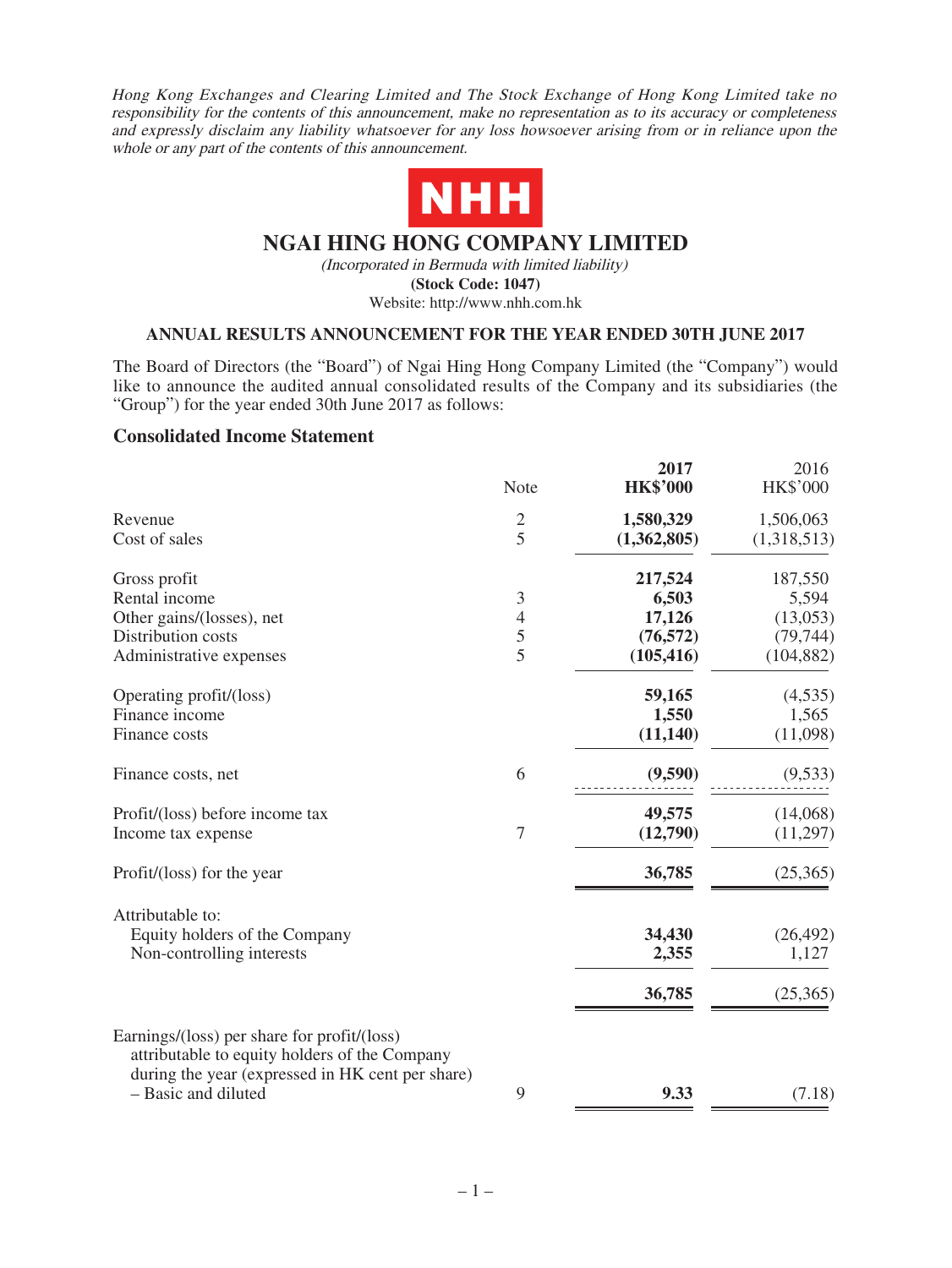# **Consolidated Statement of Comprehensive Income**

|                                                                 | 2017            | 2016            |
|-----------------------------------------------------------------|-----------------|-----------------|
|                                                                 | <b>HK\$'000</b> | <b>HK\$'000</b> |
| Profit/(loss) for the year                                      | 36,785          | (25,365)        |
| Other comprehensive loss:                                       |                 |                 |
| Item that will not be reclassified subsequently                 |                 |                 |
| to income statement:                                            |                 |                 |
| Revaluation gain of property, plant and equipment on            |                 |                 |
| transfer to investment properties                               | 363             |                 |
| Item that may be reclassified subsequently to income statement: |                 |                 |
| Currency translation differences                                | (4,226)         | (32, 174)       |
| Other comprehensive loss for the year                           | (3,863)         | (32, 174)       |
| Total comprehensive income/(loss) for the year                  | 32,922          | (57, 539)       |
| Total comprehensive income/(loss) attributable to:              |                 |                 |
| - Equity holders of the Company                                 | 30,607          | (58, 273)       |
| - Non-controlling interests                                     | 2,315           | 734             |
|                                                                 | 32,922          | (57, 539)       |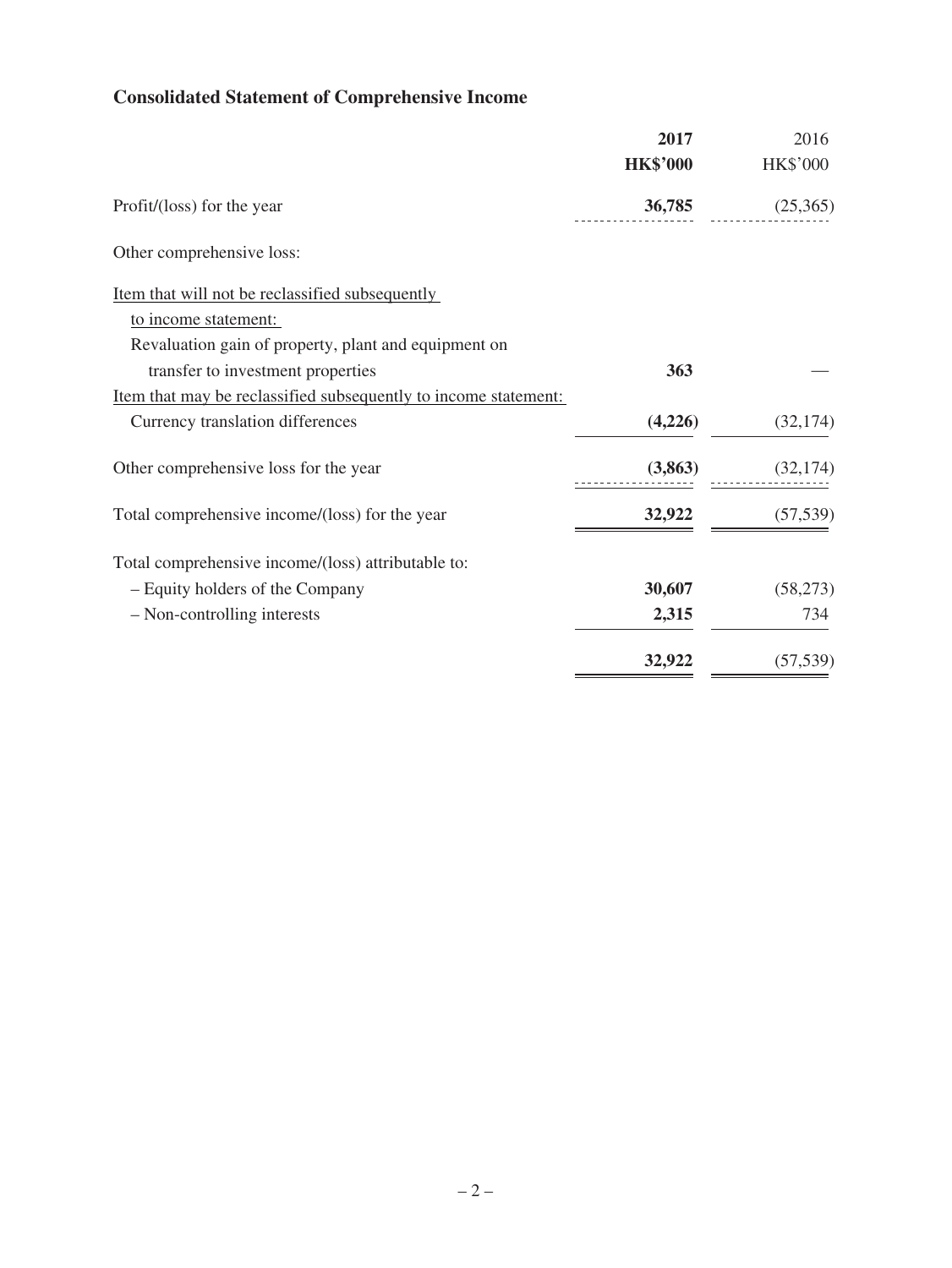# **Consolidated Balance Sheet**

|                                               |      | 2017            | 2016     |
|-----------------------------------------------|------|-----------------|----------|
|                                               | Note | <b>HK\$'000</b> | HK\$'000 |
| <b>ASSETS</b>                                 |      |                 |          |
| Non-current assets                            |      |                 |          |
| Property, plant and equipment                 |      | 117,412         | 118,172  |
| Leasehold land and land use rights            |      | 18,531          | 22,397   |
| Investment properties                         |      | 127,801         | 106,050  |
| Intangible assets                             |      |                 |          |
| Available-for-sale financial asset            |      | 2,000           | 2,000    |
| Deferred income tax assets                    |      | 5,655           | 6,052    |
| Prepayments for property, plant and equipment |      |                 |          |
| and renovation costs                          |      | 4,929           | 1,339    |
|                                               |      | 276,328         | 256,010  |
| Current assets                                |      |                 |          |
| Inventories                                   |      | 255,767         | 228,571  |
| Trade and bills receivables                   | 10   | 264,882         | 248,086  |
| Other receivables, prepayments and deposits   |      | 26,599          | 17,347   |
| Income tax recoverable                        |      | 501             | 248      |
| Restricted bank deposits                      |      | 22,989          | 23,256   |
| Cash and bank balances                        |      | 105,947         | 73,821   |
|                                               |      | 676,685         | 591,329  |
|                                               |      |                 |          |
| Total assets                                  |      | 953,013         | 847,339  |
| <b>EQUITY</b>                                 |      |                 |          |
| Capital and reserves attributable to the      |      |                 |          |
| Company's equity holders                      |      |                 |          |
| Share capital                                 |      | 36,920          | 36,920   |
| Share premium                                 |      | 62,466          | 62,466   |
| Other reserves                                |      | 43,960          | 49,903   |
| Retained earnings                             |      | 316,786         | 286,048  |
|                                               |      | 460,132         | 435,337  |
| Non-controlling interests                     |      | 23,065          | 20,384   |
| Total equity                                  |      | 483,197         | 455,721  |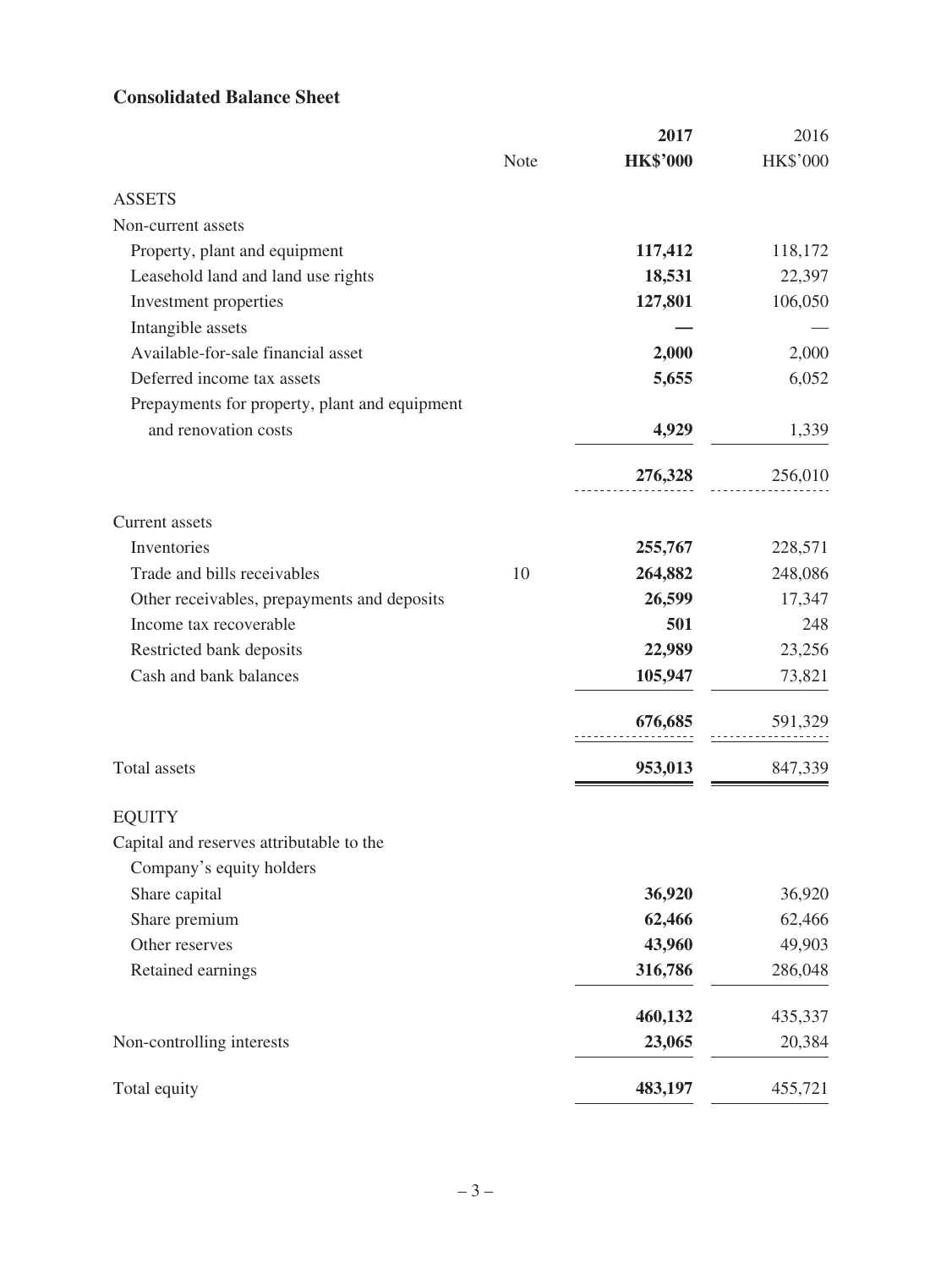|                                                |      | 2017            | 2016            |
|------------------------------------------------|------|-----------------|-----------------|
|                                                | Note | <b>HK\$'000</b> | <b>HK\$'000</b> |
| <b>LIABILITIES</b>                             |      |                 |                 |
| Non-current liabilities                        |      |                 |                 |
| Deferred income tax liabilities                |      | 6,863           | 6,151           |
| <b>Current liabilities</b>                     |      |                 |                 |
| Trade and bills payables                       | 11   | 88,513          | 72,875          |
| Other payables, deposits received and accruals |      | 35,127          | 24,079          |
| <b>Bank</b> borrowings                         |      | 331,830         | 280,843         |
| Derivative financial instruments               |      | 29              | 584             |
| Income tax payable                             |      | 7,454           | 7,086           |
|                                                |      | 462,953         | 385,467         |
| <b>Total liabilities</b>                       |      | 469,816         | 391,618         |
| Total equity and liabilities                   |      | 953,013         | 847,339         |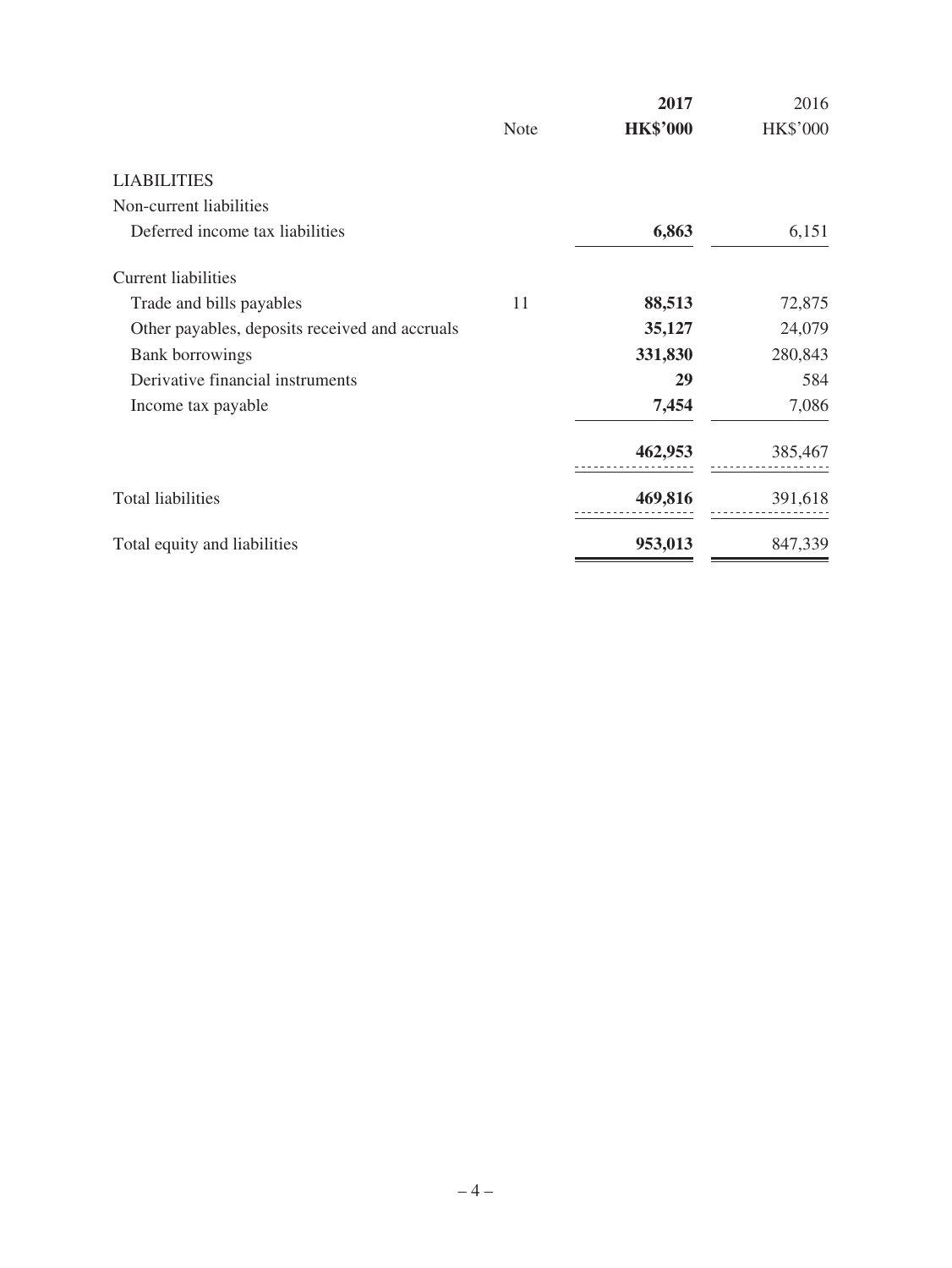Notes:

### **1. Basis of preparation**

The consolidated financial statements of the Group have been prepared in accordance with all applicable Hong Kong Financial Reporting Standards ("HKFRSs") issues by the Hong Kong Institute of Certified Public Accountants ("HKICPA") and requirements of the Hong Kong Companies Ordinance Cap.622. The consolidated financial statements have been prepared under the historical cost convention, as modified by the revaluation of investment properties, available-for-sale financial asset, financial assets and financial liabilities (including derivative instruments) at fair value through profit or loss, which are carried at fair value.

The preparation of financial statements in conformity with HKFRSs requires the use of certain critical accounting estimates. It also requires management to exercise its judgement in the process of applying the Group's accounting policies.

| Amendment to Hong Kong<br><b>Accounting Standard</b><br>("HKAS") 16 and HKAS 38 | Classification of Acceptable Methods of Depreciation<br>and Amortisation |
|---------------------------------------------------------------------------------|--------------------------------------------------------------------------|
| Amendment to HKFRS 11                                                           | Accounting for Acquisitions of Interests in<br>Joint Operations          |
| Amendments to HKAS 16 and<br>HKAS41                                             | Agriculture: Bearer Plants                                               |
| Amendment to HKAS 27                                                            | Equity Method in Separate Financial Statements                           |
| Annual Improvements Project                                                     | Annual Improvements 2012 - 2014 Cycle                                    |
| Amendments to HKFRS 10,<br>HKFRS 12 and HKAS 28                                 | Investment Entities: Applying the Consolidation<br>Exception             |
| Amendments to HKAS 1                                                            | Disclosure Initiative                                                    |
| <b>HKFRS 14</b>                                                                 | <b>Regulatory Deferral Accounts</b>                                      |

(a) Effect of adopting new standards, amendments/revises to standards and interpretation

The adoption of the above new standards, amendments/revises to standards and interpretation has had no material effect on the Group's result and financial position.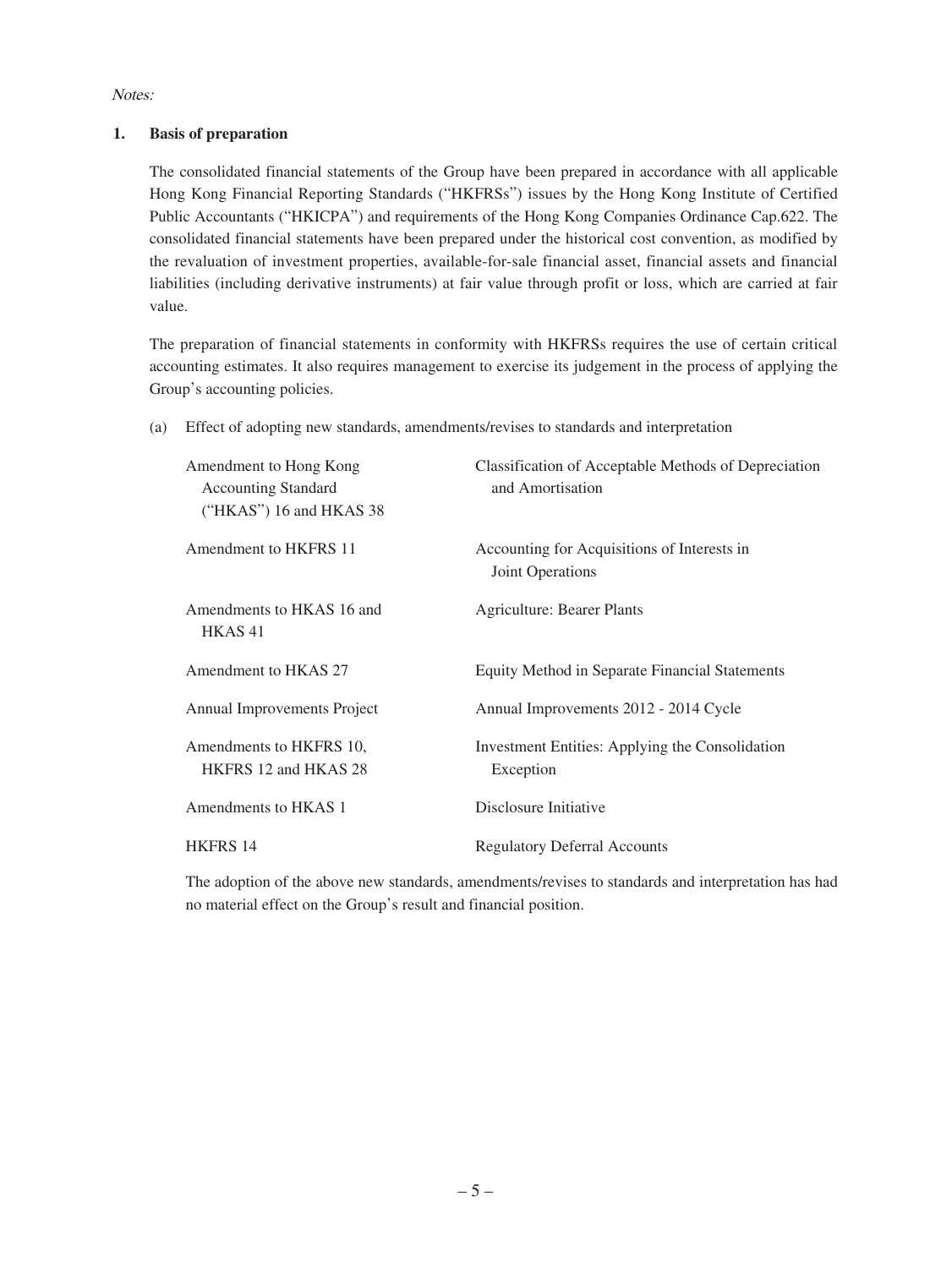(b) The following new standards and amendments to standards have been issued but are not effective for the annual period beginning 1st July 2016 and have not been early adopted:

| Amendments to HKAS 12                                                                                                                                        | Income Taxes <sup>1</sup>                                                                             |
|--------------------------------------------------------------------------------------------------------------------------------------------------------------|-------------------------------------------------------------------------------------------------------|
| Amendments to HKAS 7                                                                                                                                         | Statement of Cash Flows <sup>1</sup>                                                                  |
| Amendment to HKFRS12                                                                                                                                         | Disclosure of Interest in Other Entities <sup>1</sup>                                                 |
| <b>HKFRS 9</b>                                                                                                                                               | Financial Instruments <sup>2</sup>                                                                    |
| <b>HKFRS 15</b>                                                                                                                                              | Revenue from Contracts with Customers <sup>2</sup>                                                    |
| Amendments to HKFRS 2                                                                                                                                        | Classification and Measurement of Share-based<br>Payment Transactions <sup>2</sup>                    |
| Amendments to HKFRS 4                                                                                                                                        | Applying HKFRS 9 Financial Instruments with<br>HKFRS 4 Insurance Contracts <sup>2</sup>               |
| Amendment to HKFRS 1                                                                                                                                         | First Time Adoption of HKFRS <sup>2</sup>                                                             |
| Amendment to HKAS 28                                                                                                                                         | Investments in Associates and Joint Ventures <sup>2</sup>                                             |
| Hong Kong International<br><b>Financial Reporting Interpretations</b><br>Committee ("HK (IFRIC)")<br>Interpretation 22                                       | Foreign Currency Transactions and<br>Advance Consideration <sup>2</sup>                               |
| <b>HKFRS 16</b>                                                                                                                                              | Leases <sup>3</sup>                                                                                   |
| HK (IFRIC) Interpretation 23                                                                                                                                 | Uncertainty over Income Tax Treatments <sup>3</sup>                                                   |
| Amendments to HKFRS 10 and<br>HKAS <sub>28</sub>                                                                                                             | Sale or Contribution of Assets between an Investor<br>and its Associate or Joint Venture <sup>4</sup> |
| $1\,$<br>Effective for annual periods beginning on or after 1st January 2017<br>$\,2$<br>Effective for annual periods beginning on or after 1st January 2018 |                                                                                                       |

<sup>3</sup> Effective for annual periods beginning on or after 1st January 2019

<sup>4</sup> To be determined

The Group has commenced, but not yet completed, an assessment of the impact of the new standards and amendments to standards on its results of operations and financial position. However, none of the above new standards and amendments to standards is expected to have a significant effect on the financial statements, except the following set out below: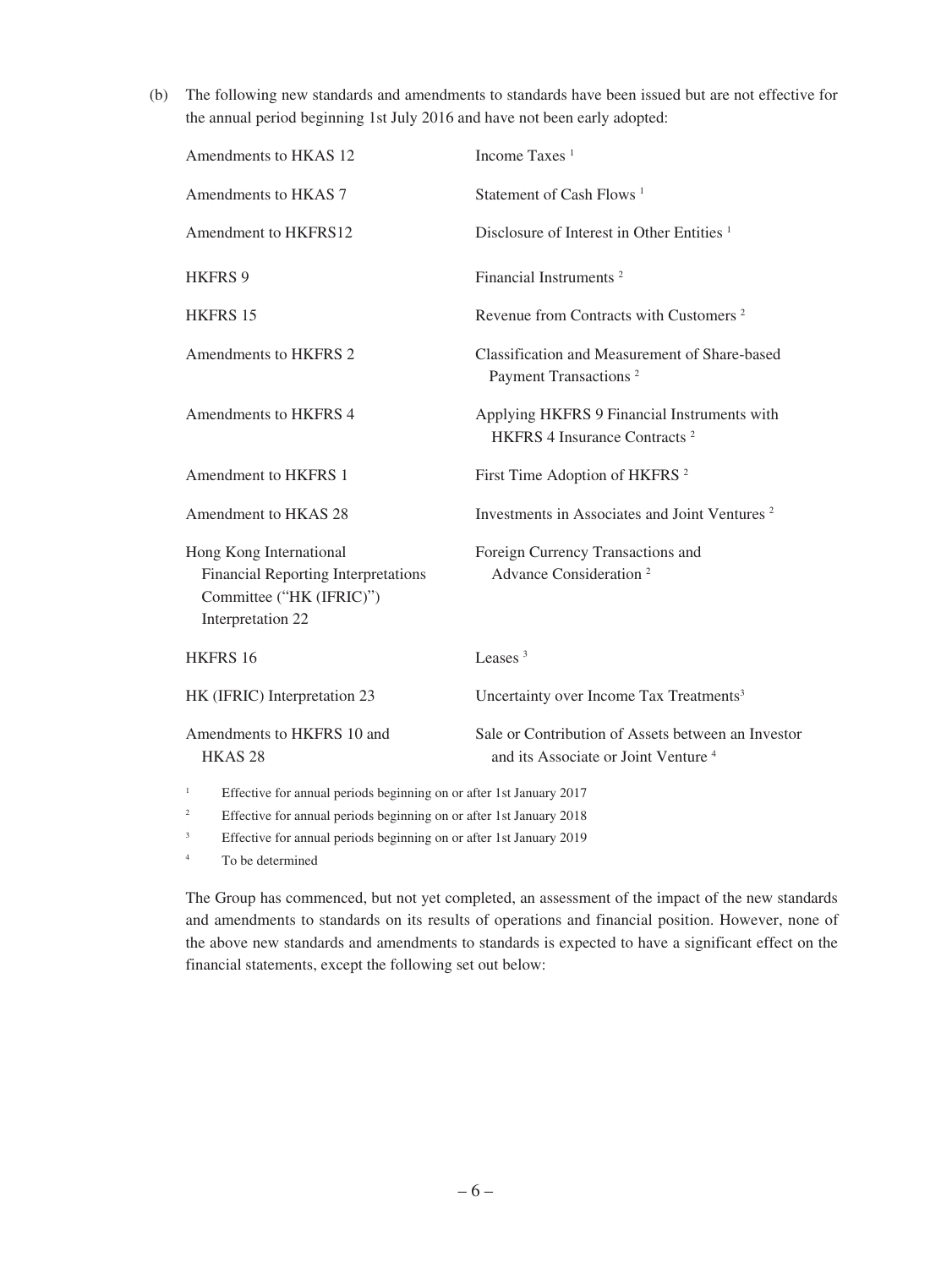#### HKFRS 9: "Financial Instruments"

HKFRS 9 addresses the classification and measurement of financial assets, financial liabilities, general hedge accounting and impairment requirements for financial assets. It replaces the guidance in HKAS 39 that relates to the classification and measurement of financial instruments. HKFRS 9 retains but simplifies the mixed measurement model and establishes three primary measurement categories for financial assets: amortised cost, fair value through other comprehensive income and fair value through profit or loss.

In relation to the impairment of financial assets, HKFRS 9 requires an expected credit loss model, as opposed to an incurred credit loss model under HKAS 39 Financial Instruments: Recognition and Measurement. The expected credit loss model requires an entity to account for expected credit losses and changes in those expected credit losses at each reporting date to reflect changes in credit risk since initial recognition. In other words, it is no longer necessary for a credit event to have occurred before credit losses are recognised.

Application of HKFRS 9 in the future may have a material impact on the classification and measurement of the Group's financial assets. The Group's available-for-sale investment will either be measured as fair value through profit or loss or be designated as fair value through other comprehensive income (subject to fulfillment of the designation criteria). In addition, the expected credit loss model may result in early provision of credit losses which are not yet incurred in relation to the Group's financial assets measured at amortised cost. However, it is not practicable to provide a reasonable estimate of the effect of HKFRS 9 until the Group performs a detailed review.

HKFRS 9 is mandatory for financial years commencing on or after 1st January 2018. At this stage, the Group does not intend to adopt the standard before its effective date.

### HKFRS 15: "Revenue from Contracts with Customers"

HKFRS 15 replaces the previous revenue standards: HKAS 18 Revenue and HKAS 11 Construction Contracts, and the related Interpretations on revenue recognition. HKFRS 15 establishes a comprehensive framework for determining when to recognise revenue and how much revenue to recognise through a 5-step approach: (1) Identify the contract(s) with customer; (2) Identify separate performance obligations in a contract; (3) Determine the transaction price; (4) Allocate transaction price to performance obligations; and (5) Recognise revenue when performance obligation is satisfied. The core principle is that a company should recognise revenue to depict the transfer of promised goods or services to the customer in an amount that reflects the consideration to which the company expects to be entitled in exchange for those goods or services. It moves away from a revenue recognition model based on an "earnings processes" to an "asset-liability" approach based on transfer of control. HKFRS 15 provides specific guidance on capitalisation of contract cost, license arrangements and principal versus agent commissions. It also includes a cohesive set of disclosure requirements about the nature, amount, timing and uncertainty of revenue and cash flows arising from the entity's contracts with customers. HKFRS 15 is effective for annual periods beginning on or after 1st January 2018 and earlier application is permitted. The Group does not plan to early adopt HKFRS 15. The Group assessed the impact of the adoption of HKFRS 15 by analysing the Group's key revenue streams against the 5-step approach and did not expect the adoption would have a material impact at the Group's result and financial position.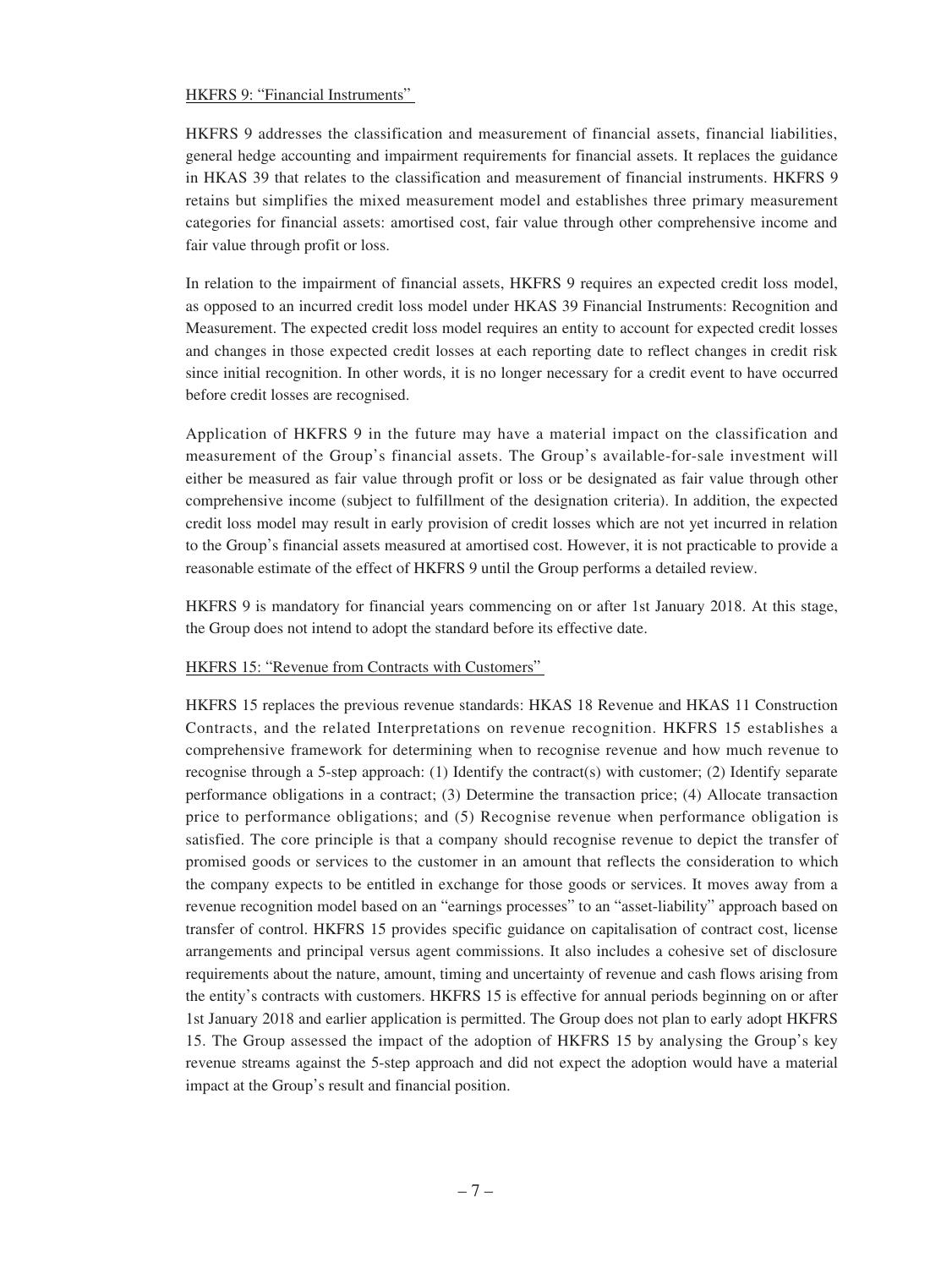### HKFRS 16: "Leases"

HKFRS 16 introduces a comprehensive model for the identification of lease arrangements and accounting treatments for both lessors and lessees. HKFRS 16 will supersede HKAS 17 Leases and the related interpretations when it becomes effective.

HKFRS 16 will result in almost all leases being recognised on the balance sheet, as the distinction between operating and finance leases is removed. Under the new standard, an asset (the right to use the leased item) and a financial liability to pay rentals are recognised. The only exceptions are shortterm and low-value leases. The accounting for lessors will not significantly change.

The standard will affect primarily the accounting for Group's operating leases. As at the 30th June 2017, the Group has non-cancellable operating lease commitments of HK\$15,306,000. The Directors do not expect the adoption of HKFRSs would result in significant impact on the Group's result but it is expected that certain portion of these lease commitments will be required to be recognised in the consolidated balance sheet as lease liabilities.

HKFRS16 is mandatory for financial years commencing on or after 1st January 2019. At this stage, the Group does not intend to adopt the standard before its effective date.

### **2. Revenue and segment information**

|                                | 2017            | 2016            |
|--------------------------------|-----------------|-----------------|
|                                | <b>HK\$'000</b> | <b>HK\$'000</b> |
| Revenue                        |                 |                 |
| Sales of goods                 | 1,577,965       | 1,503,199       |
| Provision of logistic services | 2,364           | 2,864           |
|                                | 1,580,329       | 1,506,063       |

The Group is principally engaged in the manufacturing and trading of plastic materials, pigments, colorants, compounded plastic resins and engineering plastic products.

The chief operating decision-maker ("CODM") has been identified as the Executive Directors of the Company. Management has determined the operating segments based on the reports reviewed by the CODM that are used to assess performance and allocate resources. The CODM considers the business from the operations nature and the type of products perspective, including the trading of plastic materials ("Trading"), manufacturing and sale of colorants, pigments and compounded plastic resins ("Colorants"), manufacturing and sale of engineering plastic products ("Engineering plastics") and other corporate and business activities, including the provision of logistic services ("Others").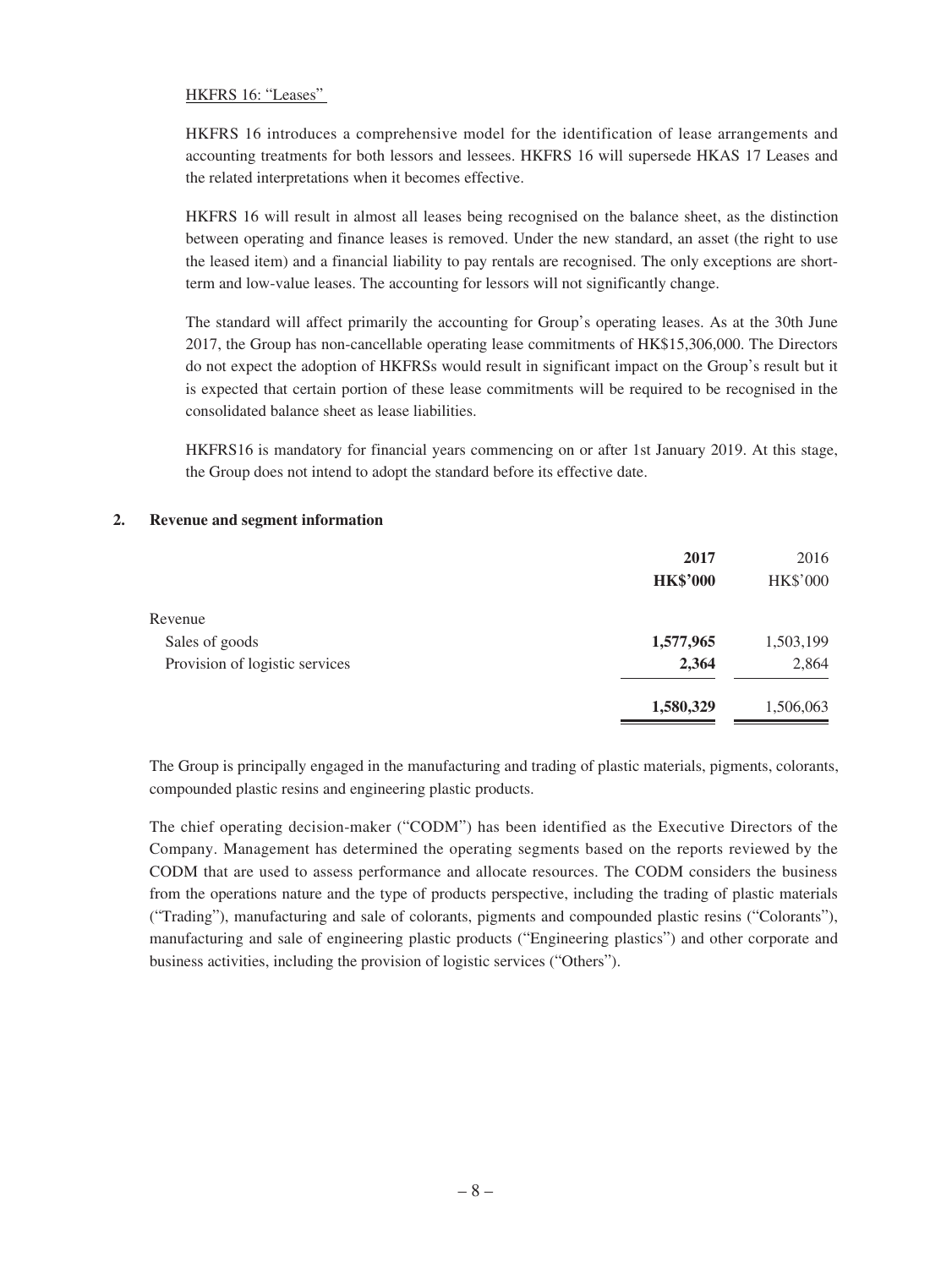Each of the Group's operating segments represents a strategic business unit that is managed by different business unit leaders. Inter-segment transactions are entered into under the normal commercial terms and conditions that would also be available to unrelated third parties. Information provided to the CODM is measured in a manner consistent with that in the consolidated financial statements.

The CODM assesses the performance of the operating segments based on a measure of revenue and operating profit, which is in a manner consistent with that of the consolidated financial statements.

The segment information provided to the CODM for the reportable segments for the year ended 30th June 2017 is as follows:

|                                 | <b>Engineering</b>                |                                     |                                    |                                  |                          |
|---------------------------------|-----------------------------------|-------------------------------------|------------------------------------|----------------------------------|--------------------------|
|                                 | <b>Trading</b><br><b>HK\$'000</b> | <b>Colorants</b><br><b>HK\$'000</b> | <i>plastics</i><br><b>HK\$'000</b> | <b>Others</b><br><b>HK\$'000</b> | Group<br><b>HK\$'000</b> |
| Turnover                        |                                   |                                     |                                    |                                  |                          |
| – Gross revenue                 | 1,124,448                         | 319,604                             | 199,208                            | 2,396                            | 1,645,656                |
| - Inter-segment revenue         | (60,760)                          | (3,985)                             | (559)                              | (23)                             | (65, 327)                |
| Revenue from external customers | 1,063,688                         | 315,619                             | 198,649                            | 2,373                            | 1,580,329                |
| Segment results                 | 6,029                             | 39,040                              | 17,616                             | (3,520)                          | 59,165                   |
| Finance income                  | 817                               | 496                                 | 237                                |                                  | 1,550                    |
| Finance costs                   | (8,556)                           | (1,235)                             | (1,012)                            | (337)                            | (11, 140)                |
| (Loss)/profit before income tax | (1,710)                           | 38,301                              | 16,841                             | (3,857)                          | 49,575                   |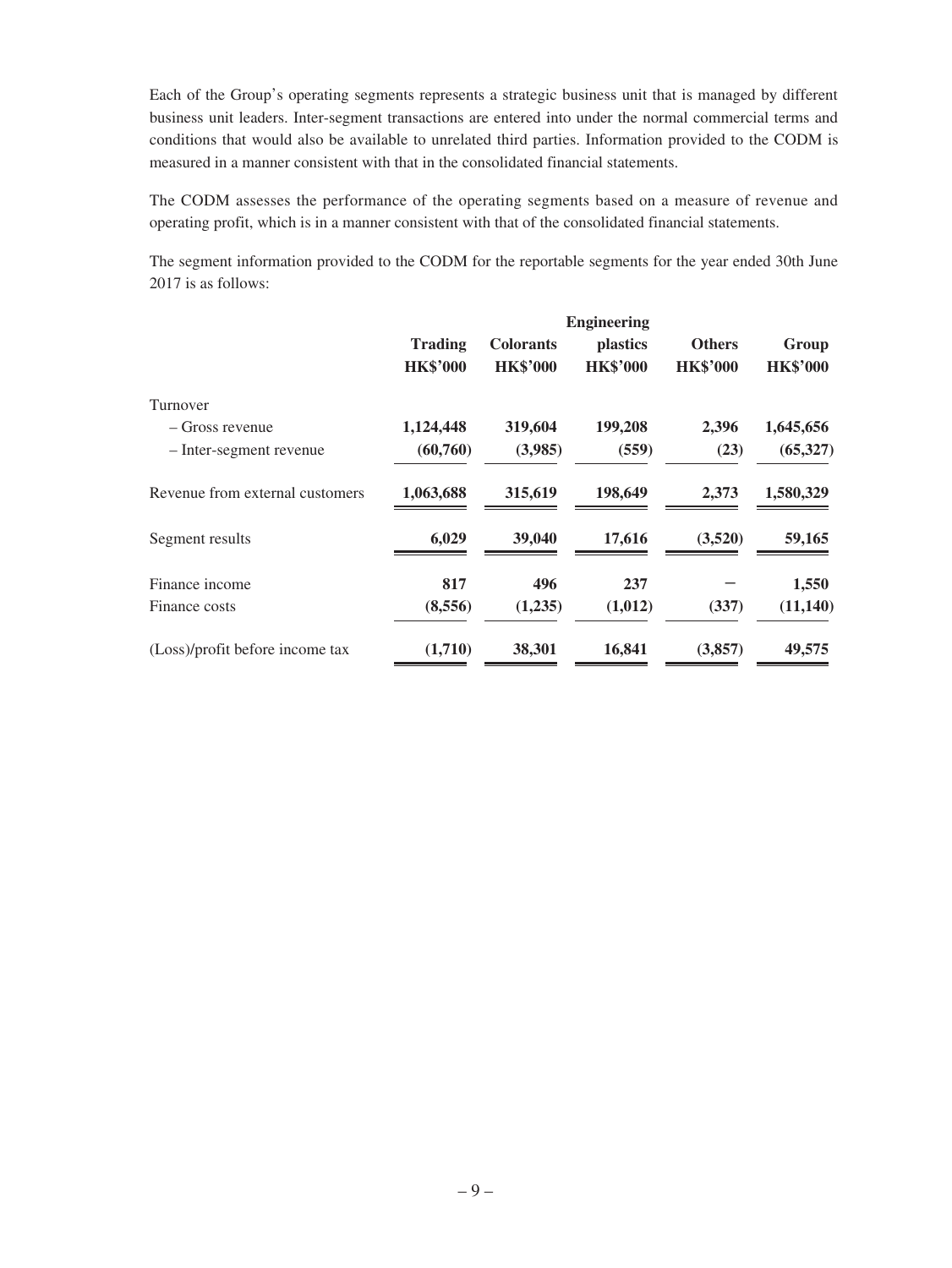|                                   | <b>Engineering</b>                |                                     |                             |                                  |                          |  |
|-----------------------------------|-----------------------------------|-------------------------------------|-----------------------------|----------------------------------|--------------------------|--|
|                                   | <b>Trading</b><br><b>HK\$'000</b> | <b>Colorants</b><br><b>HK\$'000</b> | plastics<br><b>HK\$'000</b> | <b>Others</b><br><b>HK\$'000</b> | Group<br><b>HK\$'000</b> |  |
| Other information:                |                                   |                                     |                             |                                  |                          |  |
| Additions to non-current assets   |                                   |                                     |                             |                                  |                          |  |
| (other than financial             |                                   |                                     |                             |                                  |                          |  |
| instruments and deferred          |                                   |                                     |                             |                                  |                          |  |
| tax assets)                       | 1,023                             | 13,600                              | 7,334                       | 264                              | 22,221                   |  |
| Depreciation of property,         |                                   |                                     |                             |                                  |                          |  |
| plant and equipment               | 688                               | 5,542                               | 7,849                       | 531                              | 14,610                   |  |
| Amortisation of leasehold land    |                                   |                                     |                             |                                  |                          |  |
| and land use rights               | 361                               | 225                                 | 32                          | 78                               | 696                      |  |
| (Reversal of)/provision for       |                                   |                                     |                             |                                  |                          |  |
| impairment of inventories, net    | (1,329)                           | 399                                 | 141                         | (18)                             | (807)                    |  |
| (Reversal of)/provision for       |                                   |                                     |                             |                                  |                          |  |
| impairment of trade               |                                   |                                     |                             |                                  |                          |  |
| receivables, net                  | (5)                               | 53                                  |                             | 222                              | 270                      |  |
| Provision for impairment of       |                                   |                                     |                             |                                  |                          |  |
| other receivables                 |                                   |                                     |                             | 2,566                            | 2,566                    |  |
| Reversal of impairment of deposit |                                   |                                     |                             |                                  |                          |  |
| for acquisition of properties     |                                   | (8,218)                             |                             |                                  | (8,218)                  |  |
| Provision for impairment of       |                                   |                                     |                             |                                  |                          |  |
| property, plant and equipment     |                                   |                                     |                             | 227                              | 227                      |  |
| Fair value gains on derivative    |                                   |                                     |                             |                                  |                          |  |
| financial instruments, net        | (2, 417)                          |                                     |                             |                                  | (2, 417)                 |  |
| Fair value gains on               |                                   |                                     |                             |                                  |                          |  |
| investment properties             | (322)                             | (793)                               |                             | (4,730)                          | (5, 845)                 |  |

The segment information provided to the CODM for the reportable segments as at 30th June 2017 is as follows:

|                          |                                   |                                     | <b>Engineering</b>                 |                                  |                          |
|--------------------------|-----------------------------------|-------------------------------------|------------------------------------|----------------------------------|--------------------------|
|                          | <b>Trading</b><br><b>HK\$'000</b> | <b>Colorants</b><br><b>HK\$'000</b> | <i>plastics</i><br><b>HK\$'000</b> | <b>Others</b><br><b>HK\$'000</b> | Group<br><b>HK\$'000</b> |
| Segment assets           | 379,700                           | 293,466                             | 159,016                            | 120,831                          | 953,013                  |
| Total assets             |                                   |                                     |                                    |                                  | 953,013                  |
| Segment liabilities      | (83,700)                          | (29, 688)                           | (19, 288)                          | (5,310)                          | (137,986)                |
| <b>Borrowings</b>        | (264, 877)                        | (22,989)                            | (37,005)                           | (6,959)                          | (331, 830)               |
| <b>Total liabilities</b> | (348, 577)                        | (52, 677)                           | (56, 293)                          | (12,269)                         | (469, 816)               |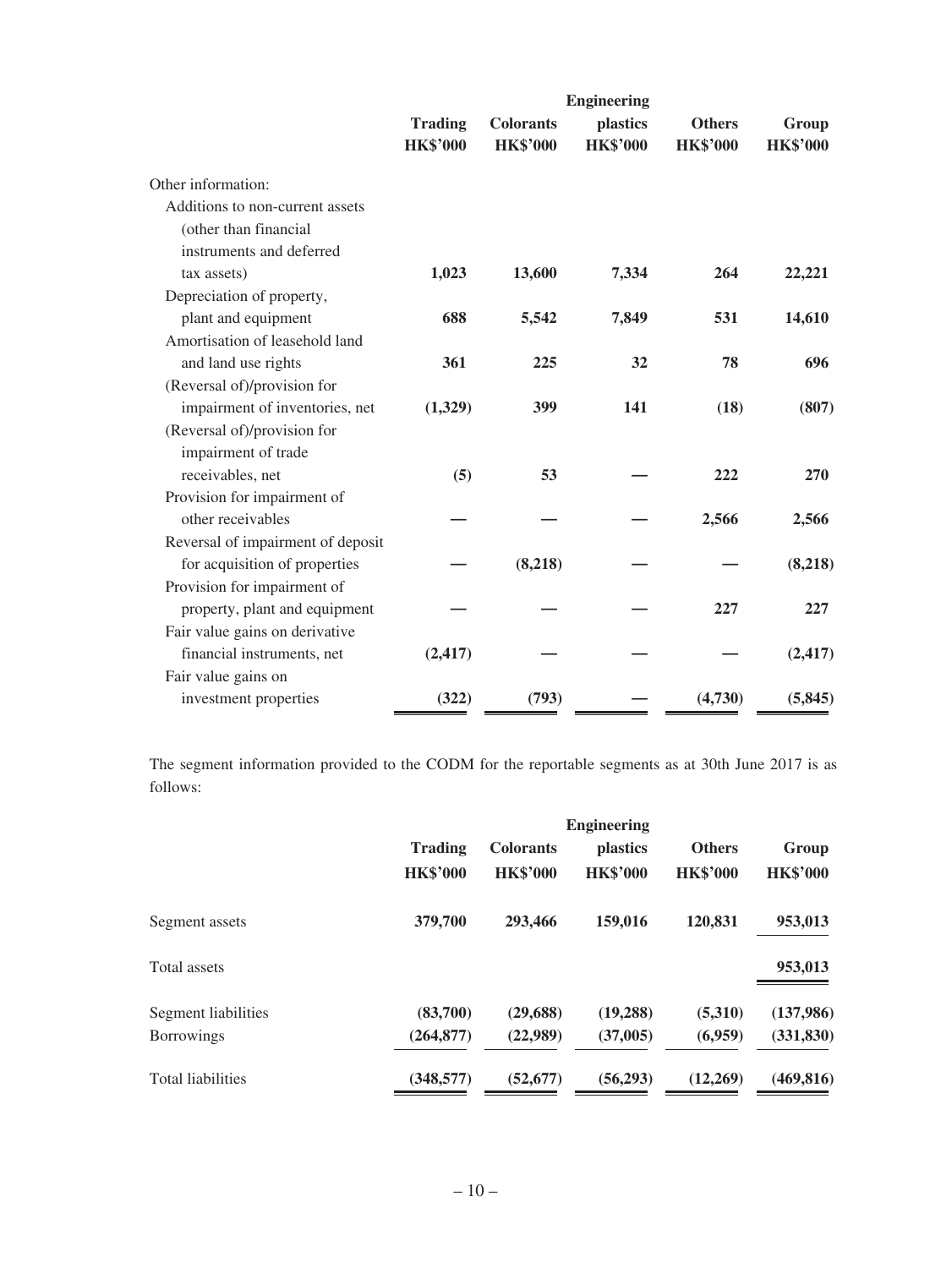The segment information provided to the CODM for the reportable segments for the year ended 30th June 2016 is as follows:

|                                 |           |           | Engineering |                 |           |
|---------------------------------|-----------|-----------|-------------|-----------------|-----------|
|                                 | Trading   | Colorants | plastics    | Others          | Group     |
|                                 | HK\$'000  | HK\$'000  | HK\$'000    | <b>HK\$'000</b> | HK\$'000  |
| Turnover                        |           |           |             |                 |           |
| - Gross revenue                 | 1,046,494 | 343,969   | 183,686     | 2,925           | 1,577,074 |
| - Inter-segment revenue         | (65,300)  | (3,738)   | (1,918)     | (55)            | (71, 011) |
| Revenue from external customers | 981,194   | 340,231   | 181,768     | 2,870           | 1,506,063 |
| Segment results                 | (43, 130) | 35,194    | 8,403       | (5,002)         | (4, 535)  |
| Finance income                  | 1,124     | 143       | 298         |                 | 1,565     |
| Finance costs                   | (8,279)   | (1,485)   | (1,003)     | (331)           | (11,098)  |
| (Loss)/profit before income tax | (50, 285) | 33,852    | 7,698       | (5, 333)        | (14,068)  |
| Other information:              |           |           |             |                 |           |
| Additions to non-current assets |           |           |             |                 |           |
| (other than financial           |           |           |             |                 |           |
| instruments and deferred        |           |           |             |                 |           |
| tax assets)                     | 192       | 2,930     | 5,074       | 106             | 8,302     |
| Depreciation of property,       |           |           |             |                 |           |
| plant and equipment             | 744       | 5,934     | 10,990      | 726             | 18,394    |
| Amortisation of leasehold       |           |           |             |                 |           |
| land and land use rights        | 381       | 276       | 32          | 78              | 767       |
| Provision for/(reversal of)     |           |           |             |                 |           |
| impairment of inventories, net  | 3,292     | (1, 155)  | (117)       | (4)             | 2,016     |
| (Reversal of)/provision for     |           |           |             |                 |           |
| impairment of trade             |           |           |             |                 |           |
| receivables, net                | (142)     | 29        |             | 513             | 400       |
| Fair value losses on derivative |           |           |             |                 |           |
| financial instruments, net      | 13,358    |           |             |                 | 13,358    |
| Fair value losses/(gains)       |           |           |             |                 |           |
| on investment properties        | 212       |           |             | (1,950)         | (1,738)   |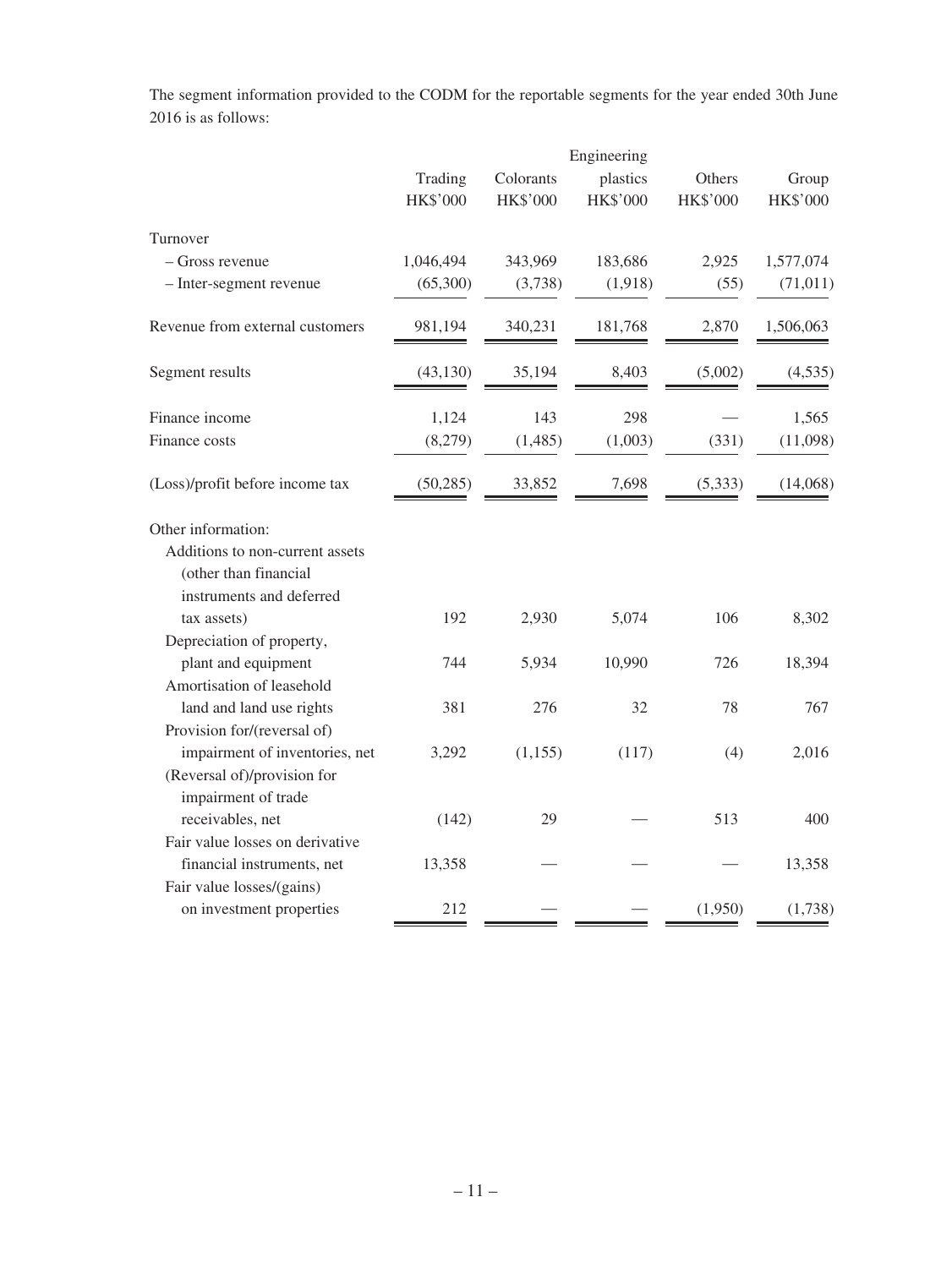The segment information provided to the CODM for the reportable segments as at 30th June 2016 is as follows:

| Trading         | Colorants       | plastics        | Others          | Group           |
|-----------------|-----------------|-----------------|-----------------|-----------------|
| <b>HK\$'000</b> | <b>HK\$'000</b> | <b>HK\$'000</b> | <b>HK\$'000</b> | <b>HK\$'000</b> |
| 315,548         | 276,975         | 135,495         | 119,321         | 847,339         |
|                 |                 |                 |                 | 847,339         |
| (67,776)        | (29,119)        | (10, 835)       | (3,045)         | (110,775)       |
| (220, 568)      | (24,306)        | (28, 140)       | (7,829)         | (280, 843)      |
| (288, 344)      | (53, 425)       | (38, 975)       | (10, 874)       | (391, 618)      |
|                 |                 |                 | Engineering     |                 |

The entity is domiciled in Hong Kong. The revenue from external customers from Hong Kong for the year ended 30th June 2017 is approximately HK\$703,304,000 (2016: HK\$637,372,000), and the total of its revenue from external customers from other locations (mainly The People's Republic of China (the "PRC")) is approximately HK\$877,025,000 (2016: HK\$868,691,000).

At 30th June 2017, the total of non-current assets other than financial instruments and deferred tax assets located in Hong Kong is approximately HK\$160,722,000 (2016: HK\$153,244,000), and the total of these non-current assets located in other locations (mainly the PRC) is approximately HK\$107,951,000 (2016: HK\$94,714,000).

### **3 Rental income**

|               | 2017            | 2016            |
|---------------|-----------------|-----------------|
|               | <b>HK\$'000</b> | <b>HK\$'000</b> |
| Rental income | 6,503           | 5,594           |

Outgoings in respect of investment properties that generate rental income amounted to approximately HK\$224,000 (2016: HK\$208,000).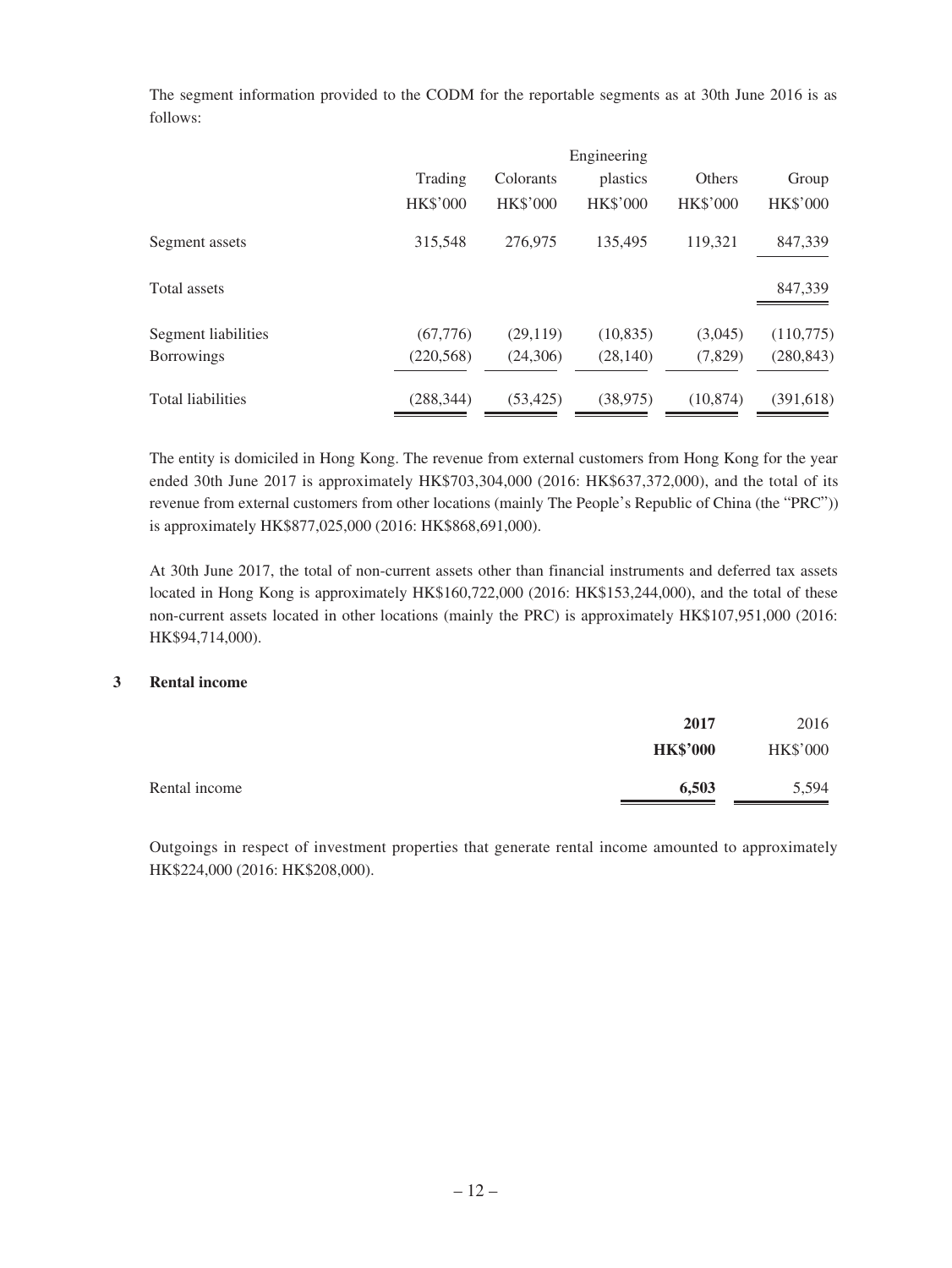#### **4 Other gains/(losses), net**

|                                              | 2017            | 2016            |
|----------------------------------------------|-----------------|-----------------|
|                                              | <b>HK\$'000</b> | <b>HK\$'000</b> |
| Fair value gains on investment properties    | 5,845           | 1,738           |
| Fair value gains/(losses) on forward foreign |                 |                 |
| exchange contracts held for trading, net     | 2,417           | (13,358)        |
| Reversal of impairment of deposit for        |                 |                 |
| acquisition of properties $(Note (a))$       | 8,218           |                 |
| Government grant (Note (b))                  | 830             |                 |
| Net exchange losses                          | (184)           | (1,433)         |
|                                              | 17,126          | (13,053)        |

#### Notes:

(a) During the year ended 30th June 2007, the Group paid a deposit of RMB7,150,000 (approximately HK\$8,218,000) for the acquisition of certain properties in the PRC, in which the deposit paid represents the value of the building portion of the properties. However, the transaction has not been completed for years as defects in certain title documents are yet to be rectified despite continuous efforts had been made to obtain those documents. During the year ended 30th June 2013, the management concluded that there were significant uncertainties over the recoverability of the deposit as a result, a full provision was made on the deposit.

During the year ended 30th June 2017, the Group has obtained the property right certificate of the foresaid properties. Accordingly, the impairment of the deposit of RMB7,150,000 (approximately HK\$8,218,000) was reversed to consolidated income statement.

(b) Pursuant to the PRC local government policies, the Group obtained RMB722,000 (approximately HK\$830,000) (2016: Nil) cash from the PRC local government authorities for the operation in certain PRC regions with no special conditions attached.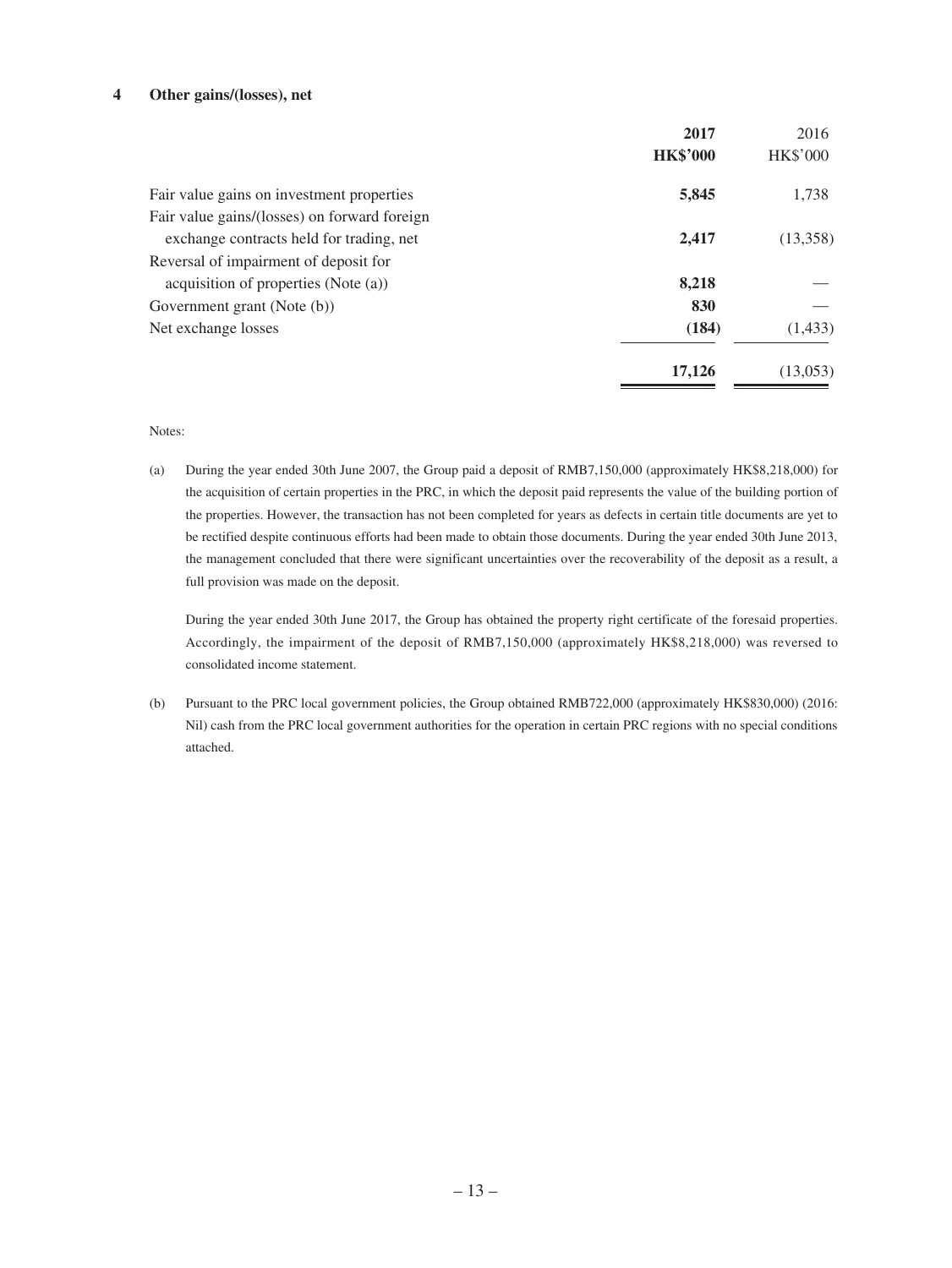### **5 Expenses by nature**

|                                                                     | 2017            | 2016      |
|---------------------------------------------------------------------|-----------------|-----------|
|                                                                     | <b>HK\$'000</b> | HK\$'000  |
| Cost of inventories sold excluding manufacturing costs              | 1,283,753       | 1,234,787 |
| Amortisation of leasehold land and land use rights                  | 696             | 767       |
| Auditor's remuneration                                              |                 |           |
| - Audit services                                                    | 2,192           | 2,526     |
| - Non-audit services                                                | 536             | 599       |
| Depreciation of property, plant and equipment                       | 14,610          | 18,394    |
| Provision for impairment of trade receivables, net                  | 270             | 400       |
| Provision for impairment of other receivables (Note)                | 2,566           |           |
| (Reversal of)/provision for impairment of inventories, net          | (807)           | 2,016     |
| Provision for impairment of property, plant and equipment           | 227             |           |
| Loss/(gain) on disposal of property, plant and equipment            | 123             | (165)     |
| Employee benefit expenses, including Directors' emoluments          | 126,800         | 128,750   |
| Operating lease rentals in respect of land and buildings            | 7,755           | 8,254     |
| Repairs and maintenance expenses                                    | 3,889           | 4,127     |
| Transportation and packaging expenses                               | 26,601          | 26,935    |
| Travelling and office expenses                                      | 9,624           | 10,129    |
| Utility expenses                                                    | 15,207          | 15,200    |
| Other expenses                                                      | 50,751          | 50,420    |
| Total cost of sales, distribution costs and administrative expenses | 1,544,793       | 1,503,139 |
| Representing:                                                       |                 |           |
| Cost of sales                                                       | 1,362,805       | 1,318,513 |
| Distribution costs                                                  | 76,572          | 79,744    |
| Administrative expenses                                             | 105,416         | 104,882   |
|                                                                     | 1,544,793       | 1,503,139 |
|                                                                     |                 |           |

#### Note:

During the year ended 30th June 2017, one subsidiary under "Others" segment ceased its business operation. The Directors are in the opinion that the other receivables from its business operation cannot be recovered. Accordingly, provision for impairment of other receivables of HK\$2,566,000 was charged to administrative expenses.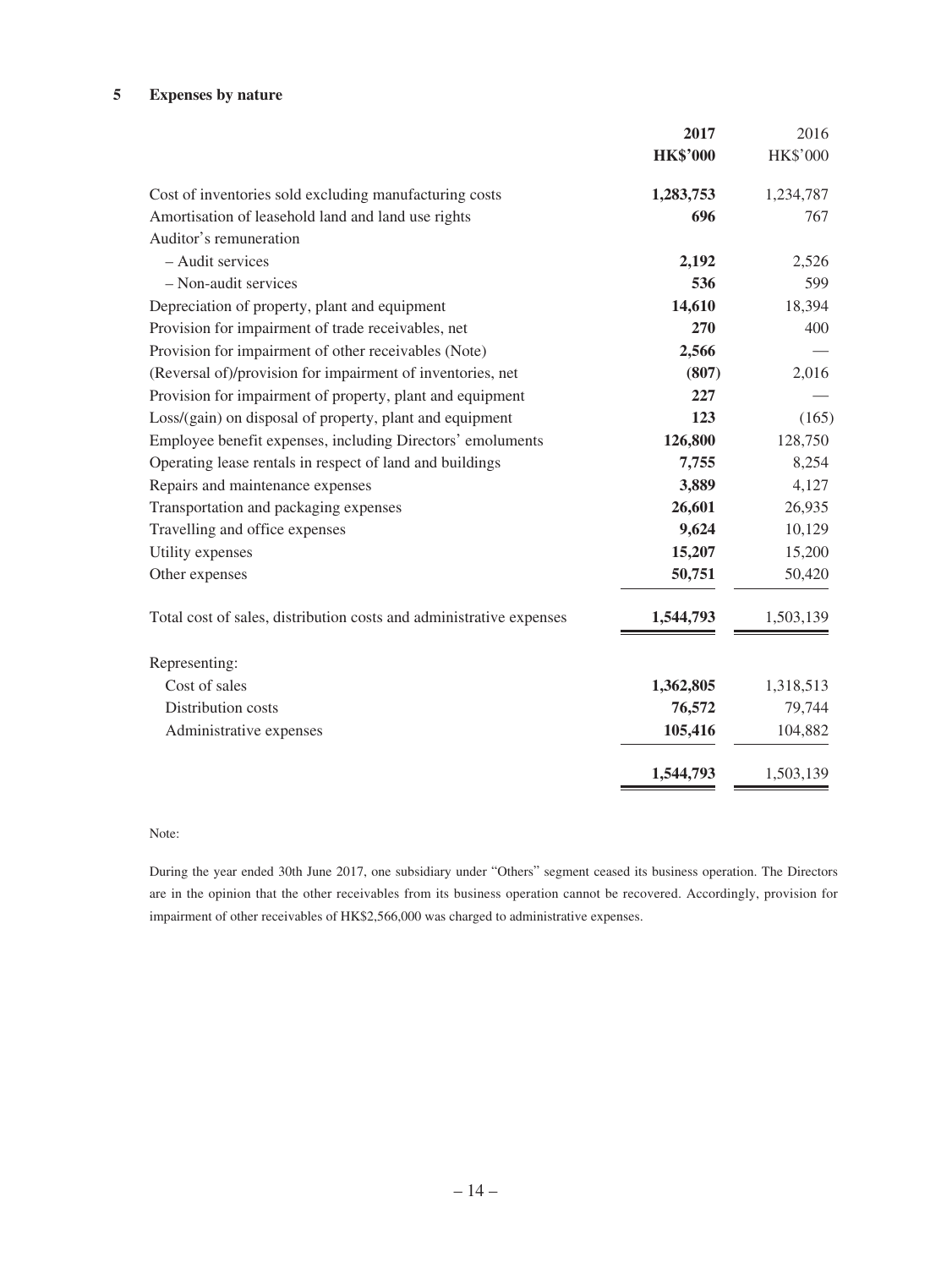### **6 Finance income and costs**

|                                              | 2017            | 2016            |
|----------------------------------------------|-----------------|-----------------|
|                                              | <b>HK\$'000</b> | <b>HK\$'000</b> |
| Finance income:                              |                 |                 |
| - Interest income from bank deposits         | 582             | 233             |
| - Net exchange gains on financing activities | 968             | 1,332           |
|                                              | 1,550           | 1,565           |
| Finance costs:                               |                 |                 |
| - Interest on bank borrowings                | (11,140)        | (11,098)        |
| Finance costs, net                           | (9,590)         | (9,533)         |

#### **7 Income tax expense**

Hong Kong profits tax has been provided for at the rate of 16.5% (2016: 16.5%) on the estimated assessable profit for the year. Taxation on the Group's subsidiaries established and operate in the PRC has been calculated on the estimated assessable profit for the year at the rate of 25% (2016: 25%).

The amount of income tax charged to the consolidated income statement represents:

|                                           | 2017            | 2016            |
|-------------------------------------------|-----------------|-----------------|
|                                           | <b>HK\$'000</b> | <b>HK\$'000</b> |
| Current income tax:                       |                 |                 |
| Hong Kong profits tax                     | 1,606           | 1,875           |
| PRC corporate income tax                  | 9,926           | 9,359           |
| PRC withholding tax on dividend income    |                 | 219             |
| Under/(over) -provision in previous years | 155             | (248)           |
|                                           | 11,687          | 11,205          |
| Deferred income tax                       | 1,103           | 92              |
|                                           | 12,790          | 11,297          |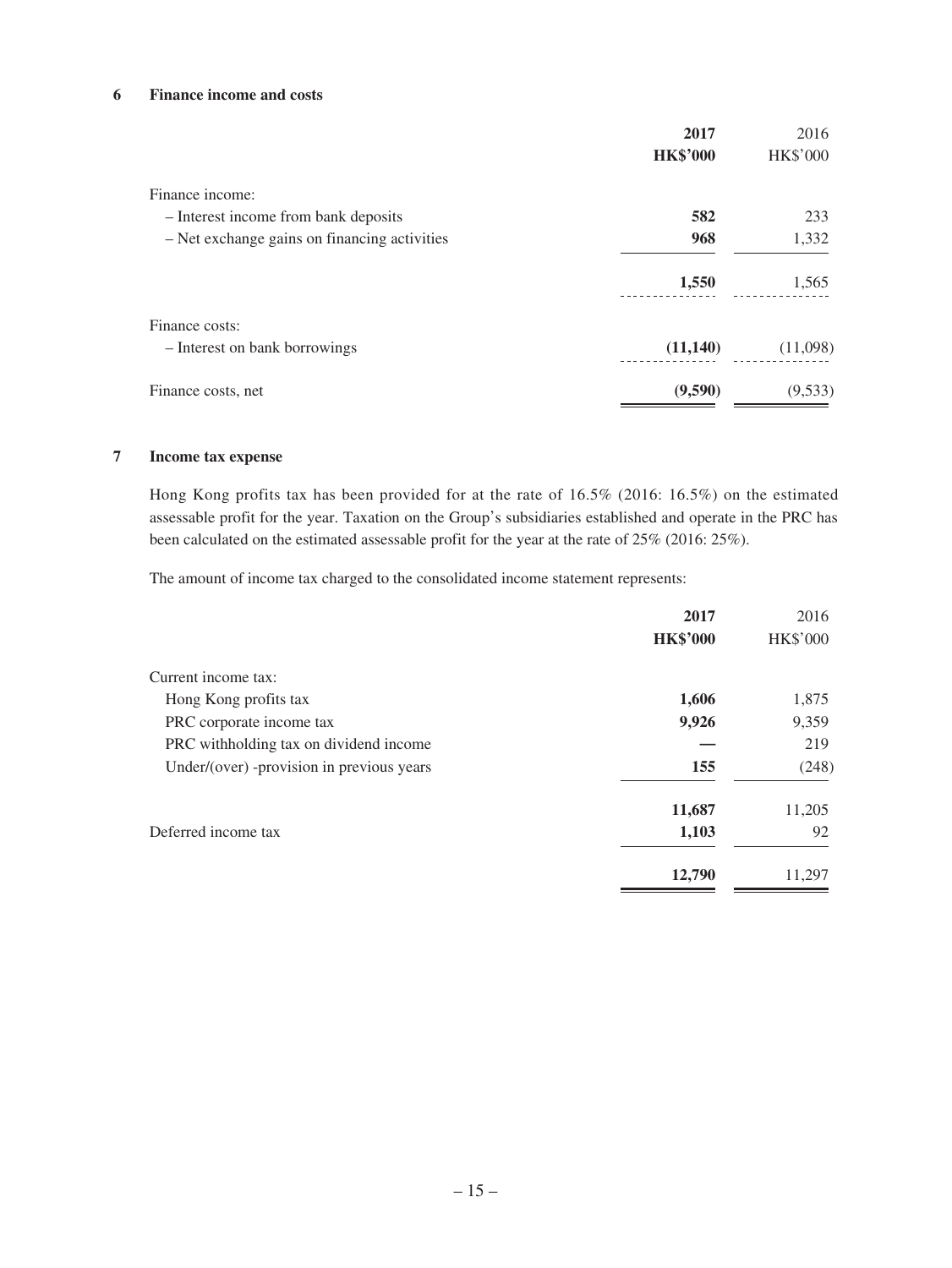#### **8 Dividends**

|                                                                | 2017            | 2016            |
|----------------------------------------------------------------|-----------------|-----------------|
|                                                                | <b>HK\$'000</b> | <b>HK\$'000</b> |
| Interim, paid, of HK1.0 cent (2016: Nil) per ordinary share    | 3,692           |                 |
| Final, proposed, of HK2.0 cents (2016: Nil) per ordinary share | 7,384           |                 |
|                                                                | 11,076          |                 |

#### Notes:

- (a) On 25th February 2016, the Directors resolved not to declare any interim dividend for the six months ended 31st December 2015.
- (b) On 27th September 2016, the Directors resolved not to declare any final dividend for the year ended 30th June 2016.
- (c) On 27th February 2017, the Directors declared an interim dividend of HK1.0 cent per share, totaling HK\$3,692,000 for the six months ended 31st December 2016, which was paid during the year ended 30th June 2017.
- (d) On 28th September 2017, the Directors proposed a final dividend of HK2.0 cents per share, totalling HK\$7,384,000. This proposed dividend was not reflected as a dividend payable in these financial statements and will be reflected as an appropriation of retained earnings for the year ending 30th June 2018.

#### **9 Earnings/(loss) per share**

#### **Basic**

Basic earnings/(loss) per share is calculated by dividing the profit/(loss) attributable to equity holders of the Company by the weighted average number of ordinary shares in issue during the year.

|                                                                        | 2017        | 2016        |
|------------------------------------------------------------------------|-------------|-------------|
| Profit/(loss) attributable to equity holders of the Company (HK\$'000) | 34,430      | (26, 492)   |
| Weighted average number of ordinary shares in issue.                   | 369,200,000 | 369,200,000 |
| Basic earnings/(loss) per share (HK cents per share)                   | 9.33        | (7.18)      |

### **Diluted**

Dilutive earnings/(loss) per share for the years ended 30th June 2017 and 2016 equal basic earnings/(loss) per share as there was no dilutive potential ordinary share as at the years ended 30th June 2017 and 2016.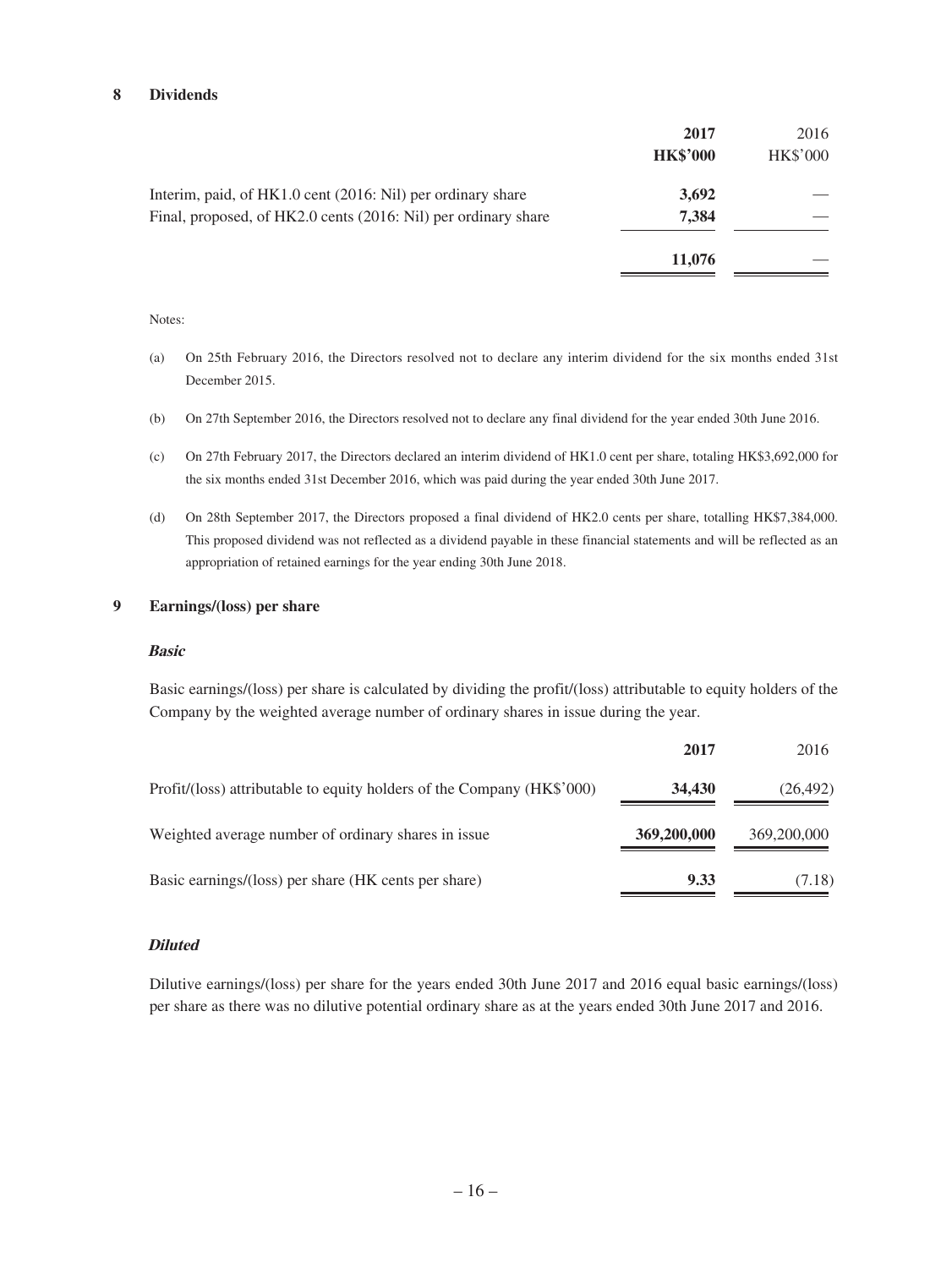### **10. Trade and bills receivables**

|                                               | 2017            | 2016            |
|-----------------------------------------------|-----------------|-----------------|
|                                               | <b>HK\$'000</b> | <b>HK\$'000</b> |
| Trade receivables                             | 236,285         | 222,098         |
| Less: provision for impairment of receivables | (4,902)         | (4,738)         |
|                                               | 231,383         | 217,360         |
| Bills receivable                              | 33,499          | 30,726          |
|                                               | 264,882         | 248,086         |

The majority of the Group's sales were made with credit terms of 30 to 90 days. The remaining amounts are on letter of credit or bank's acceptance bill. The ageing analysis of trade receivables by invoice date is as follows:

|               | 2017<br><b>HK\$'000</b> | 2016<br><b>HK\$'000</b> |
|---------------|-------------------------|-------------------------|
| Below 90 days | 218,020                 | 201,736                 |
| 91 - 180 days | 9,963                   | 11,478                  |
| Over 180 days | 8,302                   | 8,884                   |
|               | 236,285                 | 222,098                 |

Bills receivable are mainly with maturity period of within 180 days.

Certain subsidiaries of the Group transferred certain bank's acceptance bills amounting to approximately HK\$18,566,000 (2016: HK\$20,594,000) with recourse in exchange for cash as at 30th June 2017. The transactions have been accounted for as collateralised bank advances.

### **11. Trade and bills payables**

The ageing analysis of the trade and bills payables by invoice date is as follows:

|               | 2017<br><b>HK\$'000</b> | 2016<br>HK\$'000 |
|---------------|-------------------------|------------------|
| Below 90 days | 87,425                  | 71,615           |
| 91 - 180 days | 60                      | 172              |
| Over 180 days | 1,028                   | 1,088            |
|               | 88,513                  | 72,875           |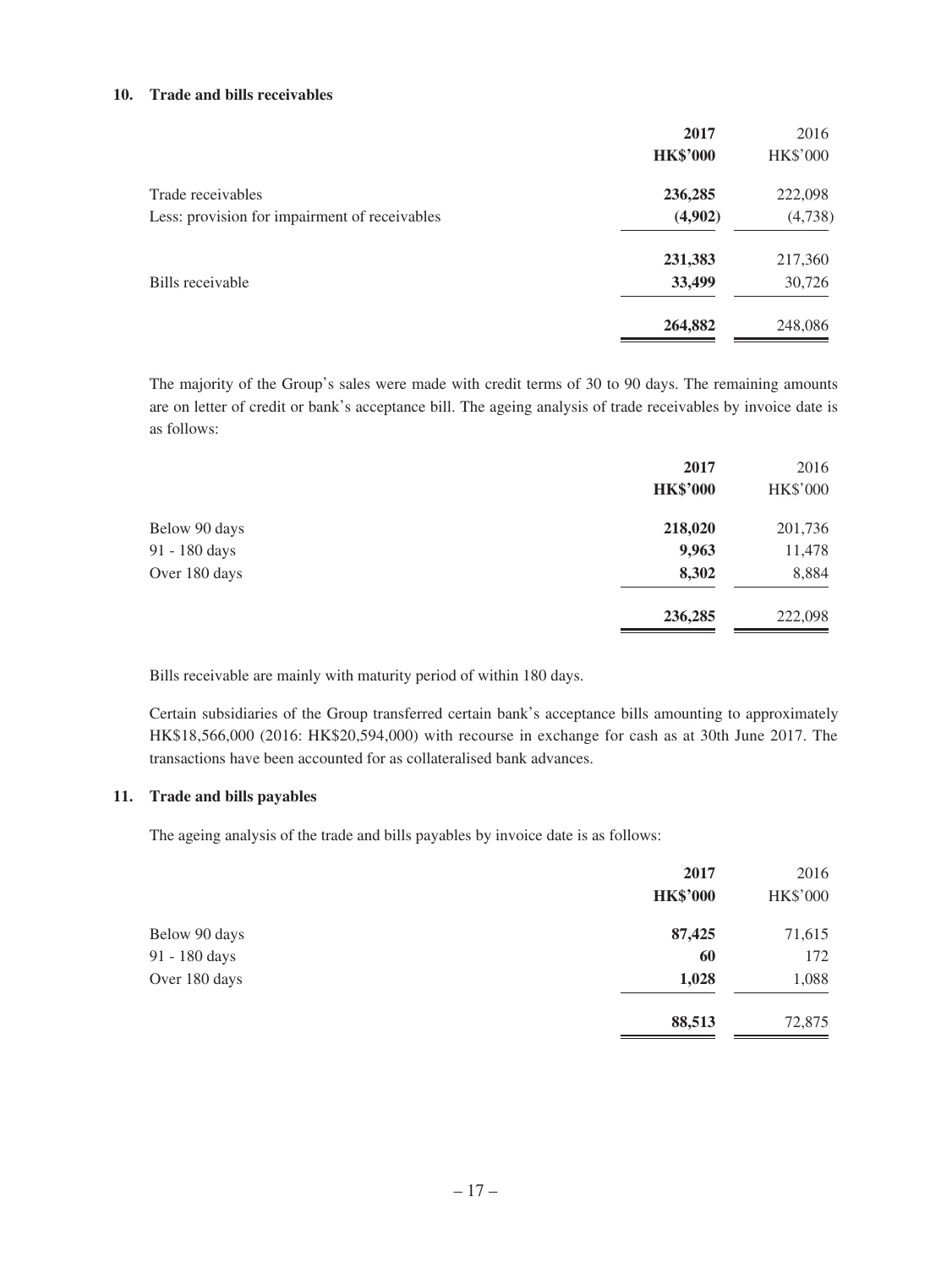#### **12. Commitments**

#### **(a) Capital commitments**

At 30th June 2017, the Group had the following capital commitments for addition of property, plant and equipment:

|                                 | 2017<br><b>HK\$'000</b> | 2016<br><b>HK\$'000</b> |
|---------------------------------|-------------------------|-------------------------|
| Contracted but not provided for | 3.187                   | 4.111                   |

#### **(b) Commitment under operating leases**

As at 30th June 2017, the Group had future aggregate minimum lease payments under non-cancellable operating leases in respect of land and buildings as follows:

|                                                   | 2017            | 2016            |
|---------------------------------------------------|-----------------|-----------------|
|                                                   | <b>HK\$'000</b> | <b>HK\$'000</b> |
| Not later than one year                           | 4,946           | 4,326           |
| Later than one year and not later than five years | 10,360          | 5,529           |
|                                                   | 15,306          | 9,855           |

Note:

On 15th June 2017, the Group entered into a non-cancellable operating lease agreement with an agent of the local PRC government authority to lease an industrial building premise for 5 years with a minimum lease payment of RMB8.5 per square meter. During the non-cancellable lease period, the Group commits an annual tax payment of RMB3,000,000, including the corporate income tax and value added tax, from its business operation in the region to the local PRC government authority. Any fall short on the committed tax payment would be paid in form of cash to the agent of the local PRC government authority. The above lease commitments only include commitments for basic rentals, and do not include commitments for additional rentals payable, if any, when future tax payment short fall a pre-determined level as it is not possible to determine in advance the amount of such additional rentals.

### **13. Contingent liabilities**

During the year ended 30th June 2016, the Group received a claim from a customer in respect of the sales of alleged defective goods with claim amount approximately RMB5,000,000 (equivalent to HK\$5,747,000). As at 30th June 2017, the legal adviser of the Group on this claim is of the opinion that the Group has a good case to defend. On this basis, the Directors consider that the claim will unlikely result in any material financial impact on the Group as at 30th June 2017.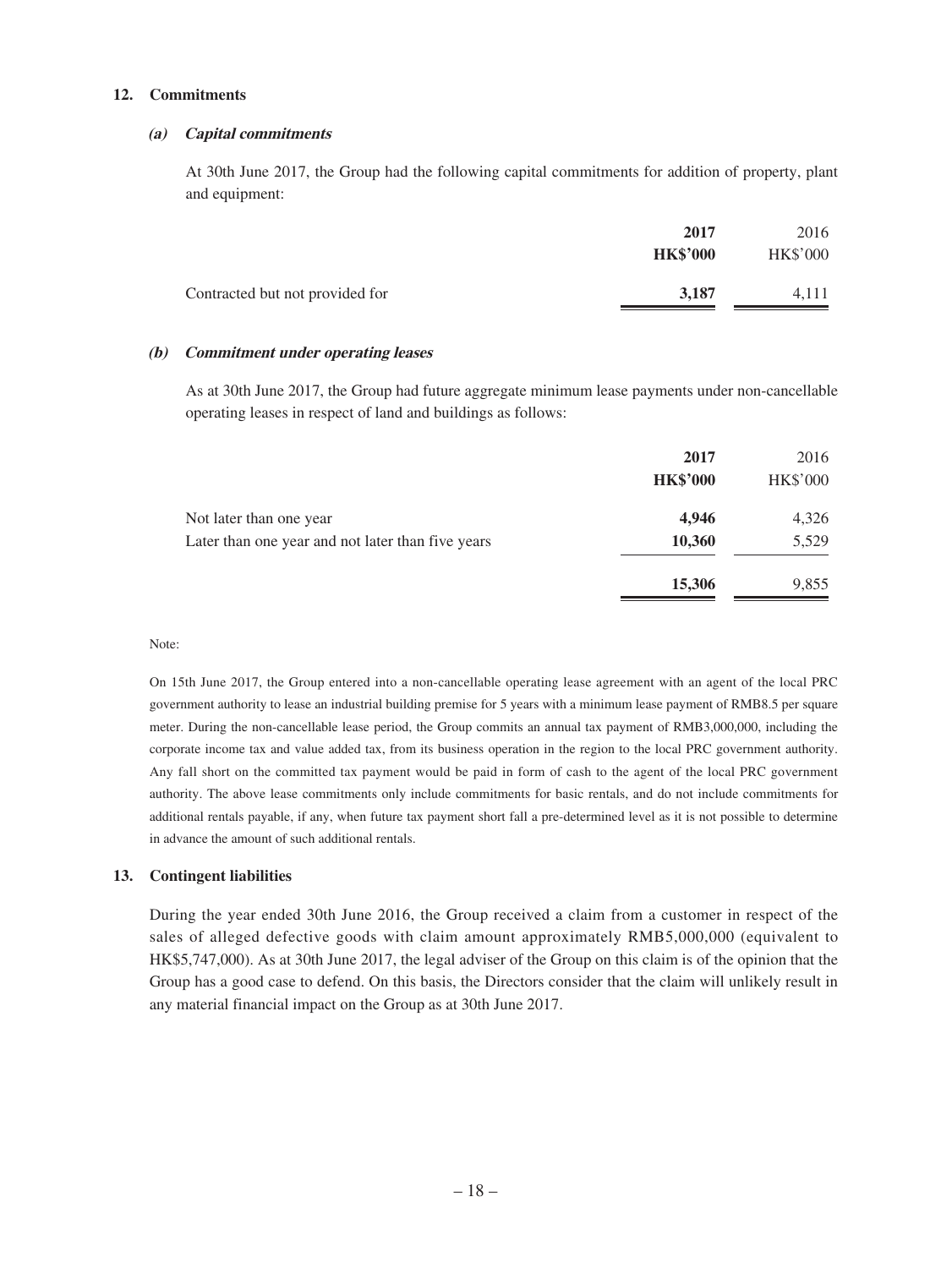## **DIVIDEND**

The Directors have resolved to recommend the payment of a final dividend of HK2.0 cents per share for the year ended 30th June 2017 (2016: Nil). The proposed final dividend, together with the interim dividend of HK1.0 cent (2016: Nil), will make a total distribution of HK3.0 cents per share for the year (2016: Nil). The proposed final dividend, if approved at the forthcoming Annual General Meeting of the Company to be held on Thursday, 23rd November 2017 (the "AGM"), will be payable in cash on Friday, 15th December 2017 to members whose names appear on the register of members of the Company on Monday, 4th December 2017.

# **CLOSURE OF REGISTER OF MEMBERS**

The register of members of the Company will be closed from Monday, 20th November 2017 to Thursday, 23rd November 2017 (both dates inclusive) during which period no transfer of shares will be registered for determining the shareholders who are entitled to attend and vote at the AGM. In order to be eligible to attend and vote at the AGM, all properly completed transfer forms accompanied by the relevant share certificates must be lodged with the Company's branch share registrar in Hong Kong, Union Registrars Limited, Suites 3301-04, 33/F., Two Chinachem Exchange Square, 338 King's Road, North Point, Hong Kong not later than 4:00 p.m. on Friday, 17th November 2017.

The register of members of the Company will be closed from Thursday, 30th November 2017 to Monday, 4th December 2017 (both dates inclusive) during which period no transfer of shares will be registered for determining the shareholders who are entitled to the proposed final dividend for the year ended 30th June 2017. In order to qualify for the proposed final dividend for the year ended 30th June 2017, all properly completed transfer forms accompanied by the relevant share certificates must be lodged with the Company's branch share registrar in Hong Kong, Union Registrars Limited, Suites 3301-04, 33/F., Two Chinachem Exchange Square, 338 King's Road, North Point, Hong Kong not later than 4:00 p.m. on Wednesday, 29th November 2017.

## **MANAGEMENT DISCUSSION AND ANALYSIS**

## **BUSINESS REVIEW**

During the past year, international political and economic risks have remained as major concerns. However, the moderate recovery witnessed in the global economy, the steady economic growth in China along with the stable exchange rate of the Renminbi, the gradual rise of crude oil prices from last year's low level and the more balanced demand and supply situation in the global oil market all had a positive impact on the Group's business development. For the year ended 30th June 2017, the Group's total turnover was HK\$1,580,329,000 (2016: HK\$1,506,063,000), representing a year-onyear growth of 4.9%.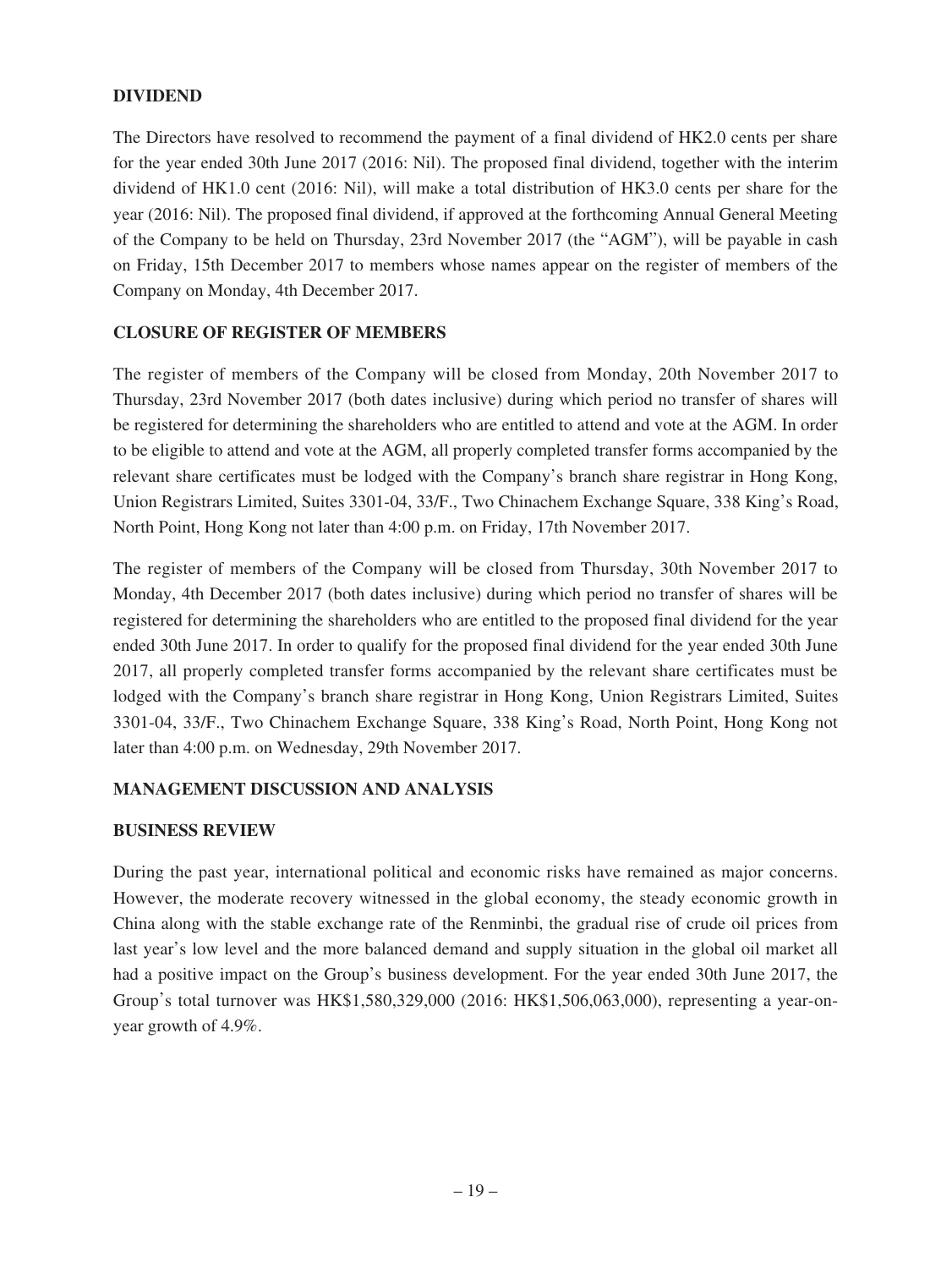With its proven operating strategy of developing and selling higher margin products, carefully selecting customers as well as capturing the opportunities arising from increasing market demand, the Group reported an improved overall business performance with higher product sales and selling prices. Gross profit grew by 16% to HK\$217,524,000 (2016: HK\$187,550,000), while gross profit margin increased from 12.5% to 13.8%. Meanwhile, the Group managed to turn around its core businesses in the year by implementing strict cost control measures in order to lower administrative and distribution expenses as well as borrowing costs. By adding the reversal of the impairment of deposit for acquisition of properties, profit attributable to equity holders of the Company was HK\$34,430,000 (2016: loss attributable to equity holders of the Company: HK\$26,492,000) and basic earnings per share was HK9.33 cents (2016: loss per share: HK7.18 cents). The Group was encouraged by such outstanding results.

To reward shareholders for their unwavering support, the Board of Directors recommended the payment of a final dividend of HK2.0 cents per share. Together with the paid interim dividend of HK1.0 cent per share for the six months ended 31st December 2016, the total dividend for the year was HK3.0 cents per share.

Among the Group's three major businesses, the engineering plastics business delivered the most satisfactory performance. The Group's operating strategy of developing the high-end market to replace the traditional market started to yield results. More new customers were secured during the year, including overseas high-end toy and household goods brands that are required to observe higher international safety standards. The segment's turnover surged by 9.3% year-on-year to HK\$198,649,000, while gross profit margin increased by 3.4 percentage points when compared with the corresponding period last year. To enhance production efficiency and reduce labour costs, the Group optimised the production facilities at its plant and carried out an extensive transformation and an upgrade of its automated production system during the year, thereby enhancing production efficiency. It also strengthened the capabilities of the research and development  $(R&D)$  centre at its factory in Dongguan. As a result, the Group now boasts top-notch technological advantages in products that enable it to meet customers' product specifications, provide better quality, hightech and high value-added products and thus it can better stand out in the market. These advantages have attracted renowned domestic and overseas brands and have fortified the Group's position in the industry. Profit before taxation rose more than double year-on-year. In particular, the Group's Dongguan office reported an satisfactory performance with profit before taxation more than twice that in the corresponding period last year. As the Group strengthens its existing technologies and continues to expand its factory in Shanghai, it is believed that the Group's competitive edge of good product quality will steadily attract more domestic and overseas customers, thus creating more profit streams.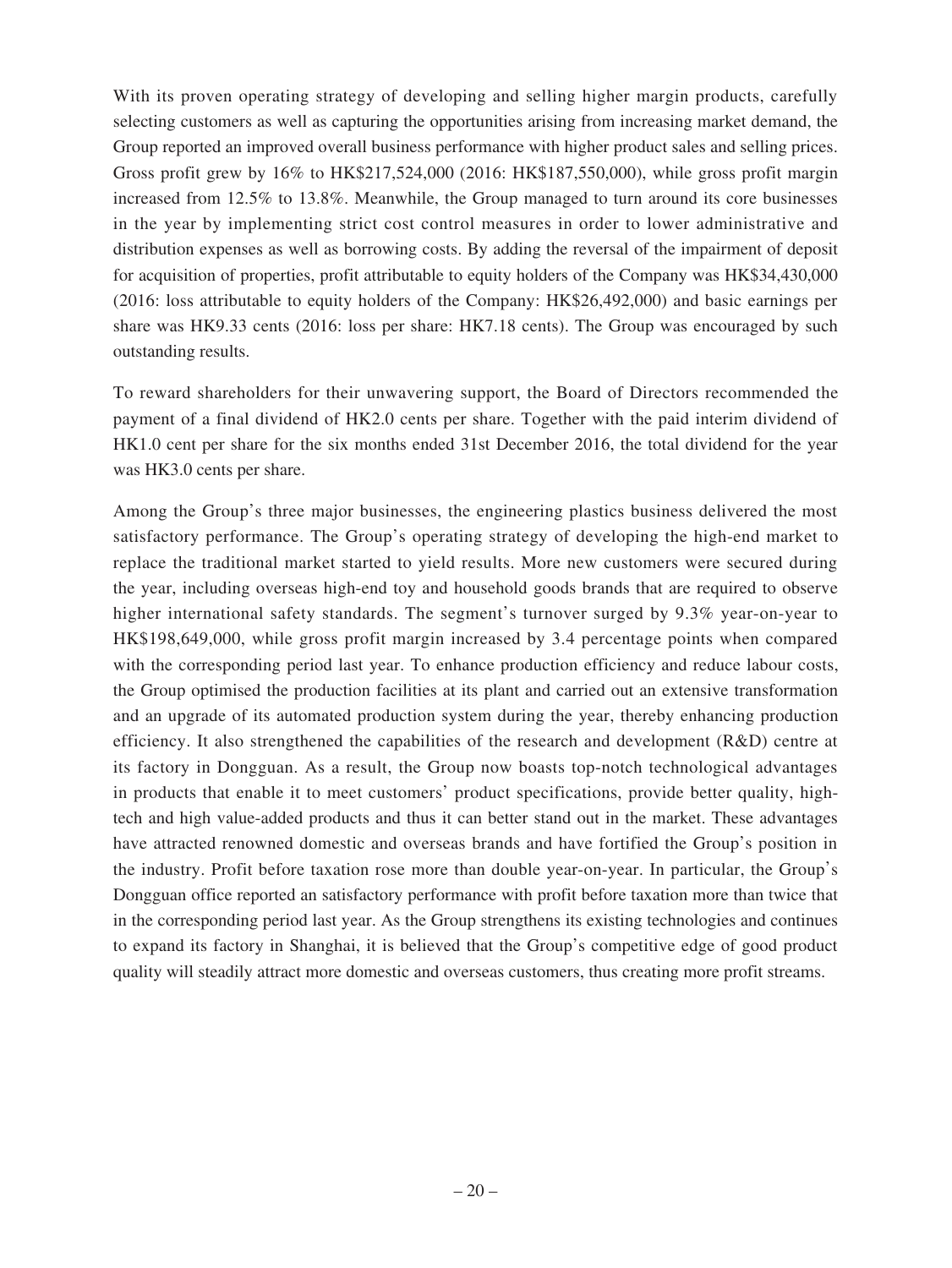Regarding the colorants, pigments and compounded plastic resin business segment, turnover dropped by 7.2% to HK\$315,619,000 during the year. Nonetheless the Group's operational strategy of focusing on developing higher margin products was effective and related costs were reduced, gross profit margin was 1.5 percentage points higher than the previous year and profit before taxation also grew by 13.1%. While the Group has continued to invest in market expansion and product development for medical application-related packaging and automobile-related products and services, the strong need for contemporary products and associated devices in the market and higher demand for better technology and quality create a huge potential for development. Thus, the Group has actively worked with high-end mobile device manufacturers in Mainland China during the year. On top of smartphones, it has also expanded into markets of new products such as smart electronic products, electronic healthcare products and drones. Besides, the Group's electric vehicle-related products have been qualified for acceptance by a renowned international automobile brand marking successful entry into a new energy electric vehicle market with a higher entry barrier. The Group has also liaised with companies engaging in the business of household goods and children and women's personal care products with the aim to expand its income streams and customer base. Through cooperating with mid-range and high-end smartphone customers in China, the Group believes that it can seize a larger market share. As the newly relocated plant in Xiamen has gradually ramped up operations, the Group can effectively facilitate the integration of its resources, centralise inventory management to reduce logistics costs, as well as enhance both production capacity and product quality, thereby accelerating business growth and continuously contributing to profit.

For the plastics trading business, as the Group's strategic adjustment of its sales model started to deliver results, the Renminbi exchange rate gradually stabilised, and prices of plastic raw materials climbed steadily due to rising oil prices, customers shifted from being conservative to a more aggressive approach in placing purchase orders. During the year, the Group strengthened its efforts on the Northern and Western China markets and focused on developing and producing high-end products such as automobile-related products to replace lower-margin plastic products. It also liaised with internationally renowned fast food restaurant chains regarding supplying raw materials to their designated premiums manufacturers, which brought stable large sales orders to the Group. Hence, turnover of this segment increased by 8.4% to 1,063,688,000 from last year, gross profit margin rose 2.1 percentage points and loss before taxation notably shrank to HK\$1,710,000. In addition, the use of alternative plastic raw materials of the "industrial pneumatic pump" product for the application of heavy industries such as the petrochemical, automobile and construction sectors was officially launched and attracted considerable attention in the market. The Group believes the product will become a new income source. The Group will continue to explore opportunities for customers with high potential, actively discuss with end-customers for cooperation opportunities and shift to sell specialised raw materials with higher margin as demanded by customers. It will also strive to source more export customers with high potential through broadening its product mix in a bid to expand its customer base and tap the development of the market.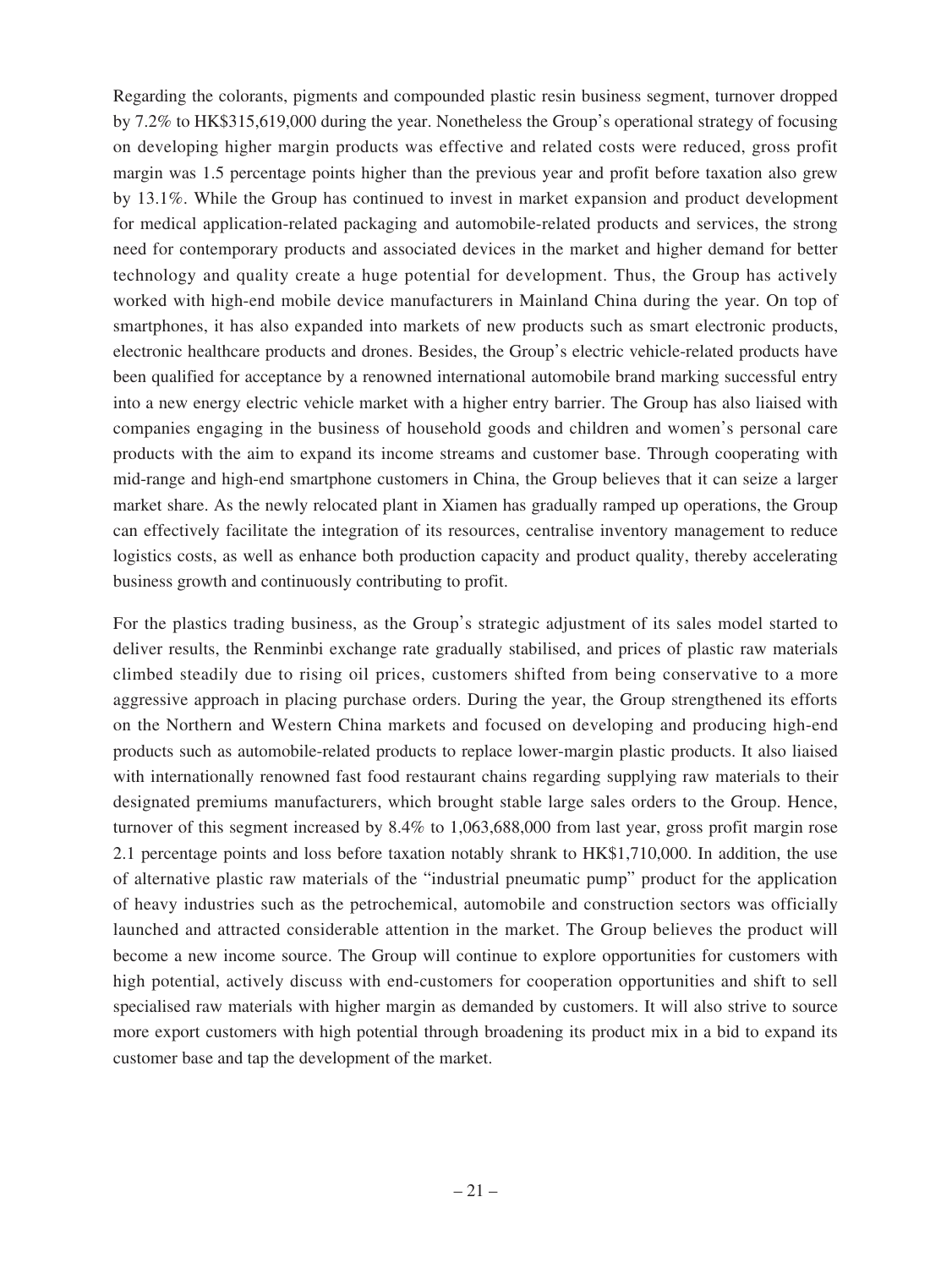## **PROSPECTS**

The outlook of the global economy has shifted from being challenging in the last year to being positive. The petroleum exporting countries, including two major petroleum producers Saudi Arabia and Russia, have agreed to decrease production and extend this agreement into the coming year. The management believes that this initiative will help the oil price remain stable and boost the demand for and prices of industrial raw materials. The stabilised Renminbi exchange rate would also be favourable for the Group's business development. However, in the second half of 2017, the global economy will continue to be affected by natural disasters and geopolitical tensions, the economic growth momentum will still face considerable risks. Given the unclear and uncertain prospects for the development of the market, the management remains cautiously optimistic about the Group's future development.

Regarding strategic business development, the Group will continue to implement its set development direction and complement its corporate strategy of focusing on developing high value-added products with high-margin and carefully selecting reputable customers, thereby enabling it to seize the development opportunities in different markets. Meanwhile, the Group will increase investment in R&D resources and enhance the quality of its products, so as to realise its first mover advantage among the peers and maintain stronger bargaining power on product prices. In addition, the Group will continue working closely with the International Colour Alliance in a bid to explore more markets with greater growth potential as well as broaden its clientele and income stream.

As for cost control, the Group will keep improving the production facilities of its factory and will transform and upgrade the automated production system, thereby boosting production efficiency and reducing labour costs. Its Shanghai plant will continue to expand while its newly relocated plant in Xiamen will commence production. With the doubling the size of the existing plant, this newly relocated factory in Xiamen not only will possess a larger production capacity, but also will better focus on inventory management and flexibly adjust its production strategy, so as to carry out speedy delivery and address the market trend in order to expand its business. It also aims to achieve greater economies of scale through implementing stringent cost control measures. The Group believes that the integration of internal and external resources and the continued execution of proven development plans will bolster overall profit performance and support the Group's long-term development.

In the face of the uncertainties in the global economy, the Group will continue to closely monitor the market conditions and adopt sound business strategies and a pragmatic and aggressive approach as in the past. Guided by the leadership of the professional management team relying on years of industry experience, it is believed that the Group can stand out from its peers in the market and bring promising returns to its shareholders.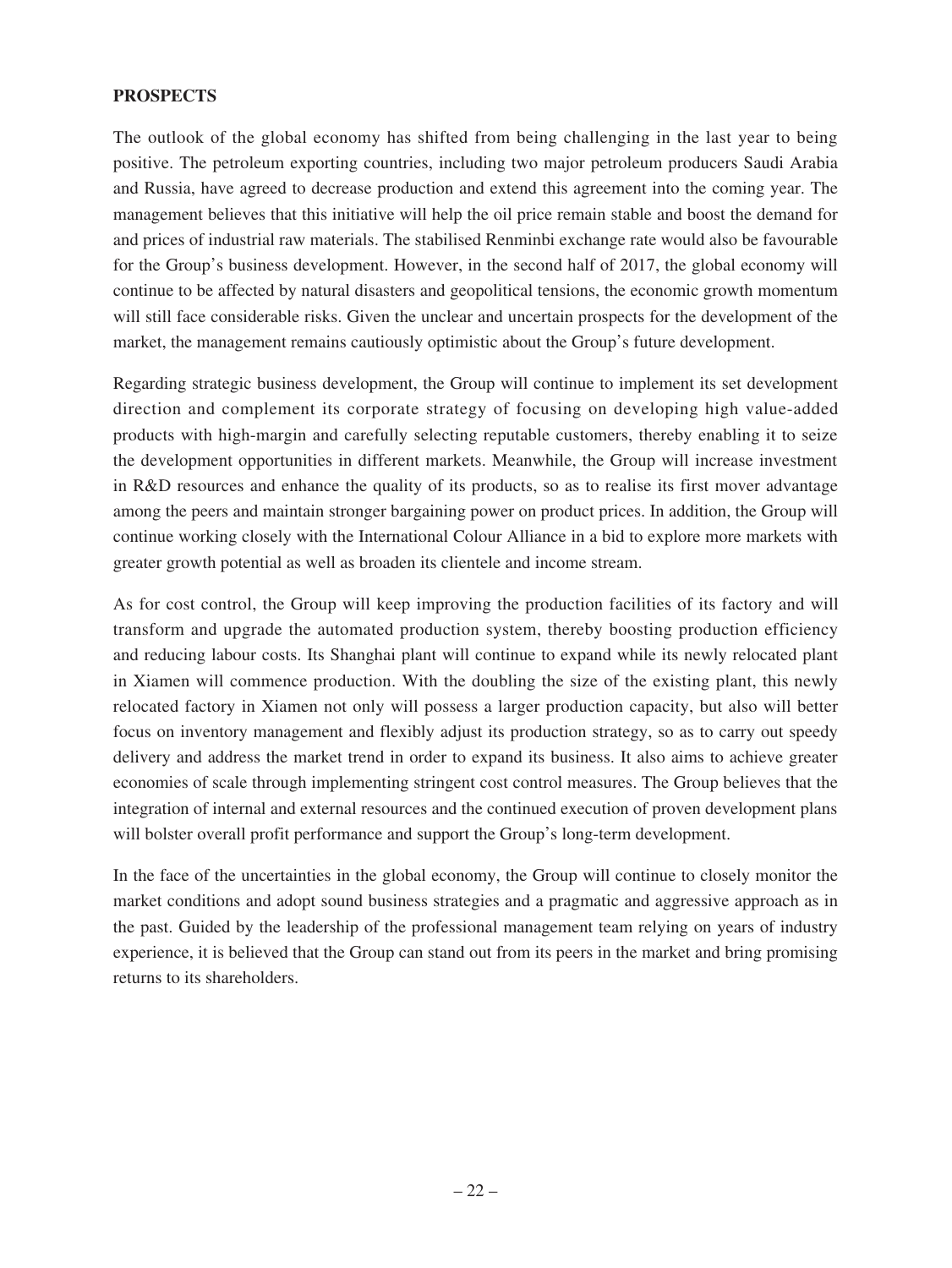# **LIQUIDITY AND FINANCIAL RESOURCES**

The Group generally finances its operations with internally generated cashflow and banking facilities provided by its principal bankers. As at 30th June 2017 the Group has available aggregate banking facilities of approximately HK\$480,851,000, of which approximately HK\$351,622,000 have been utilised and were secured by corporate guarantees issued by the Company and legal charges on certain leasehold land and buildings, investment properties and restricted bank deposits in the PRC and Hong Kong owned by the Group. The Group's cash and bank balances as at 30th June 2017 amounted to approximately HK\$105,947,000. The Group's gearing ratio as at 30th June 2017 was approximately 72%, based on the total bank borrowings of approximately HK\$331,830,000 and the shareholders' funds of approximately HK\$460,132,000.

## **FOREIGN EXCHANGE RISK**

The Group's borrowings and cash balances are primarily denominated in Hong Kong dollars, Renminbi and US dollars. The Group's purchases were principally denominated in US dollars. The Group closely monitors currency fluctuations and manages its exchange risk by entering into forward exchange contracts from time to time.

At 30th June 2017, the Group had outstanding commitments in respect of forward contracts in order to manage the Group's exposure in foreign currencies from its operations as follows:

| 2017                                      | 2016            |
|-------------------------------------------|-----------------|
| <b>HK\$'000</b>                           | <b>HK\$'000</b> |
| Sell HK dollars for US dollars<br>148,200 | 561,600         |

## **EMPLOYEE INFORMATION**

As at 30th June 2017, the Group had approximately 708 full-time employees. The Group's emolument policies are formulated on the performance of individual employees and are reviewed annually. The Group has an incentive scheme which is geared to the profit of the Group and the performance of its employees, as an incentive to motivate its employees to increase their contribution to the Group. The Group also provides social or medical insurance coverage, and provident fund scheme (as the case may be) to its employees depending on the location of such employees.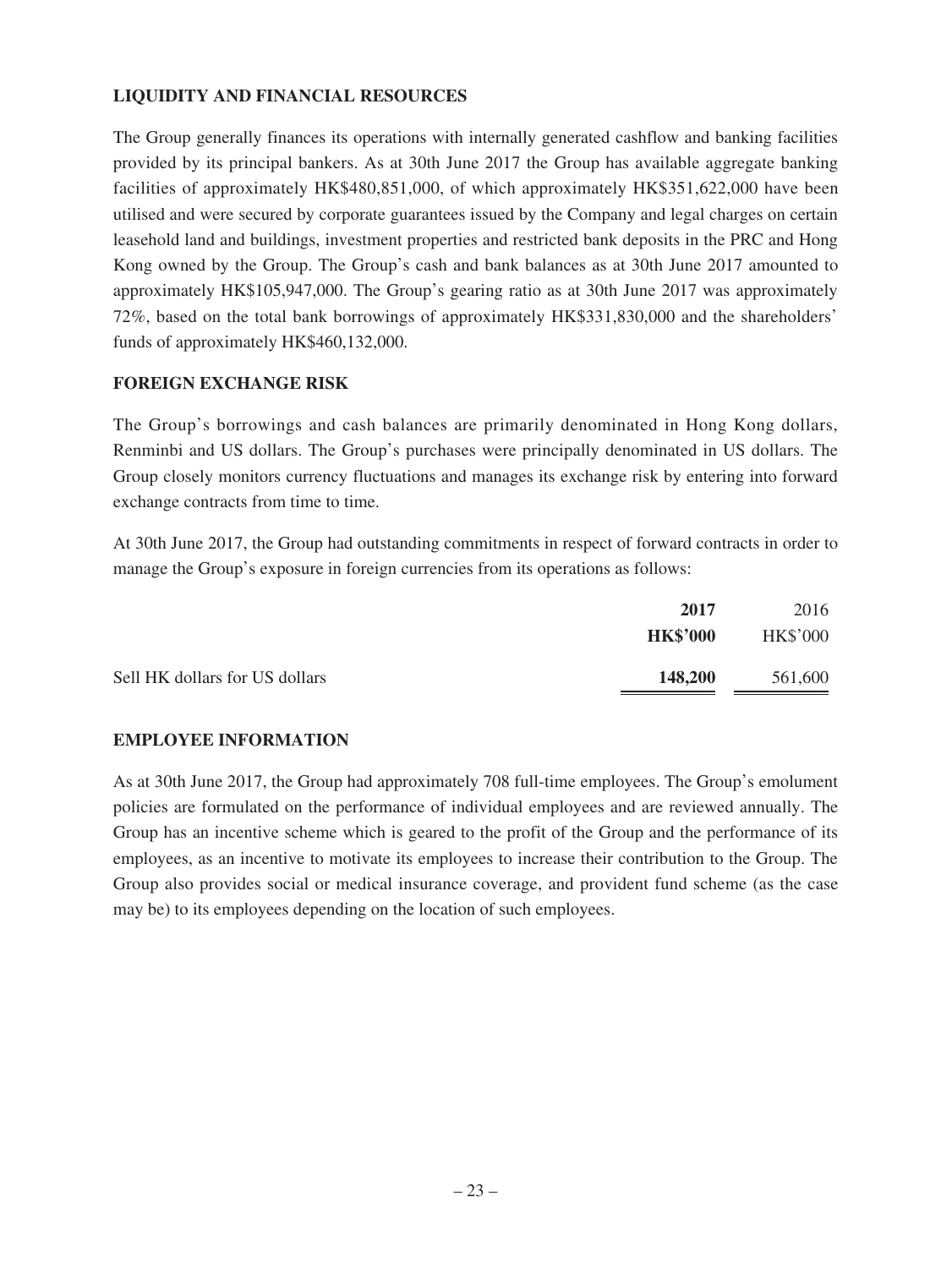# **BASIS OF DETERMINING EMOLUMENT TO DIRECTORS**

The same remuneration philosophy is applicable to the Directors of the Company. Apart from benchmarking against the market, the Company looks at individual competence, contributions and the affordability of the Company in determining the exact level of remuneration for each Director. Appropriate benefits schemes are in place for the Directors similar to those offered to other employees of the Group.

# **PURCHASE, SALE AND REDEMPTION OF THE COMPANY'S LISTED SECURITIES**

The Company has not redeemed any of its shares during the year. Neither the Company nor any of its subsidiaries has purchased or sold any of the Company's listed securities during the year.

# **COMPLIANCE WITH THE MODEL CODE FOR SECURITIES TRANSACTIONS BY DIRECTORS**

The Company has adopted a code of conduct regarding Directors' securities transactions on terms no less exacting than the required standard set out in the Model Code set out in Appendix 10 to the Rules Governing the Listing of Securities (the "Listing Rules") on The Stock Exchange of Hong Kong Limited ("HKSE"). Having made specific enquiry to all Directors of the Company, all Directors have confirmed that they had complied with the required standard set out in the Model Code and the Company's code of conduct regarding Directors' securities transactions during the period.

# **ANNUAL GENERAL MEETING**

The Annual General Meeting of the Company will be held on Thursday, 23rd November 2017 and the Notice of Annual General Meeting will be published and despatched in the manner as required by the Listing Rules in due course.

# **CORPORATE GOVERNANCE PRACTICE**

The Company is committed to the establishment of good corporate governance practices and procedures which serve as an important element of risk management throughout the growth and expansion of the Company. The Company emphasises on maintaining and carrying out sound, solid and effective corporate governance principles and structures.

The Company has complied with all the applicable code provisions as set out in Corporate Governance Code and Corporate Governance Report to the Appendix 14 of the Listing Rules (the "CG Code") throughout the year ended 30th June 2017, except for the deviation as mentioned below.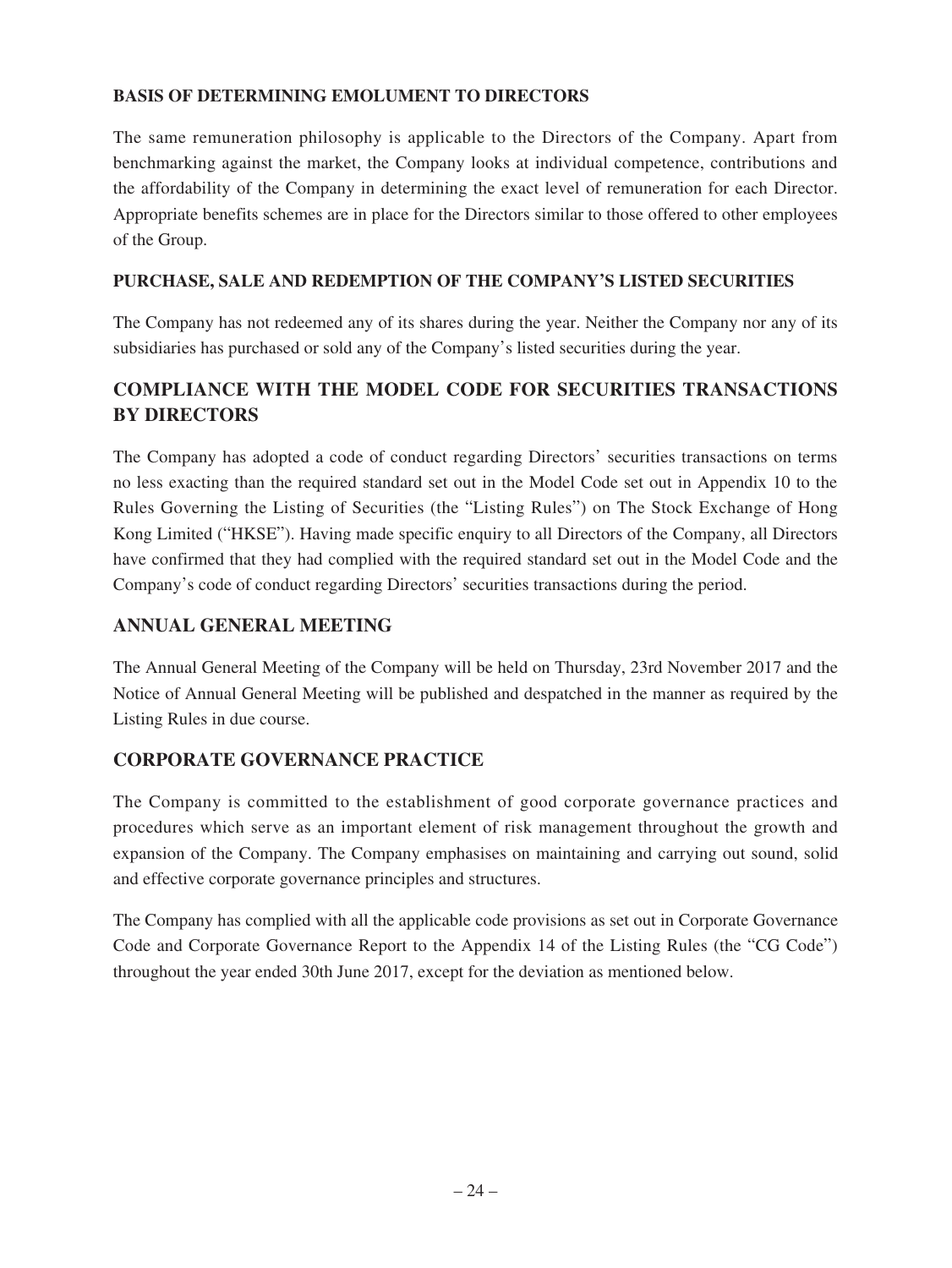According to the code provision A.2.1 of the CG Code, the roles of chairman and chief executive officer (chief executive for CG Code) should be separate and should not be performed by the same individual. Up to the date of this announcement, the Board has not appointed any individual to be the chief executive. The roles of the chief executive have been performed collectively by all the executive Directors, including the chairman, of the Company. The Board considers that this arrangement allows contributions from all executive Directors with different expertise and is beneficial to the continuity of the Company's policies and strategies. Going forward, the Board will periodically review the effectiveness of this arrangement and considers appointing an individual as chief executive when it thinks appropriate.

## **AUDIT COMMITTEE AND REVIEW OF RESULTS**

The Audit Committee of the Company (the "Audit Committee") provides an important link between the Board and the Company's auditor in matters coming within the scope of the group audit. It also reviews the effectiveness of the external audit and of internal controls and risk evaluation. The Audit Committee comprises three independent non-executive Directors, namely Mr HO Wai Chi, Paul, Mr CHAN Dit Lung and Mr CHING Yu Lung. The Audit Committee has reviewed with management the accounting principles and practices adopted by the Group and discussed internal controls and financial reporting matters including a review of the annual financial statements for the year ended 30th June 2017 with the Directors.

The figures in respect of the Group's consolidated income statement, consolidated statement of comprehensive income, consolidated balance sheet and the related notes thereto for the year ended 30th June 2017 as set out in the results announcement have been agreed by the Group's auditor, PricewaterhouseCoopers, to the amounts set out in the Group's audited consolidated financial statements for the year. The work performed by PricewaterhouseCoopers in this respect did not constitute an assurance engagement in accordance with Hong Kong Standards on Auditing, Hong Kong Standards on Review Engagements or Hong Kong Standards on Assurance Engagements issued by the HKICPA and consequently no assurance has been expressed by PricewaterhouseCoopers on this results announcement.

# **REMUNERATION COMMITTEE**

The Company has formulated written terms of reference for the remuneration committee of the Company (the "Remuneration Committee") which stated clearly its authorities and duties in accordance with the requirements of HKSE. The Remuneration Committee consists of three independent non-executive Directors, namely Mr HO Wai Chi, Paul, Mr CHAN Dit Lung and Mr CHING Yu Lung and an executive Director, Mr HUI Sai Chung.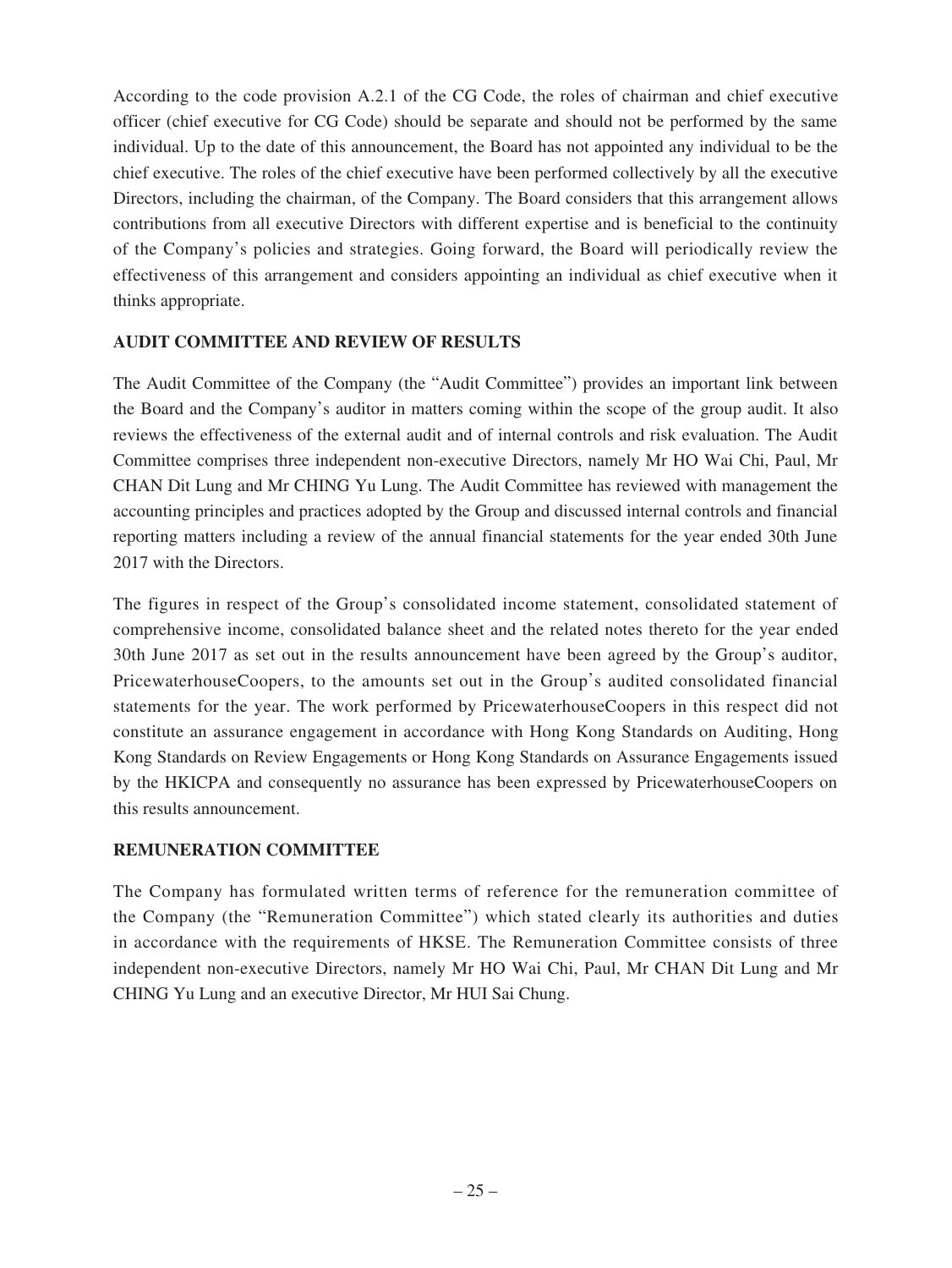The Remuneration Committee is responsible for ensuring formal and transparent procedures for developing remuneration policies and overseeing the remuneration packages of the executive Directors and senior management. It takes into consideration on factors such as salaries paid by comparable companies, time commitment and responsibilities of Directors and senior management. The Remuneration Committee meets at least once a year to assess the performance and review the annual salaries and bonus of the senior executives. The Remuneration Committee held three meetings during the year ended 30th June 2017.

# **NOMINATION COMMITTEE**

A nomination committee of the Company (the "Nomination Committee") was established on 26th March 2012 with written terms of reference in accordance with the requirements of HKSE. The Nomination Committee consists of three independent non-executive Directors, namely Mr HO Wai Chi, Paul, Mr CHAN Dit Lung and Mr CHING Yu Lung and an executive Director, Mr HUI Sai Chung.

The Nomination Committee is responsible for reviewing the structure, size and composition of the Board (including the skills, knowledge and experience) on a regular basis and make recommendations to the Board regarding any proposed changes; identifying individuals suitably qualified to become Board members and select or make recommendations to the Board on the selection of, individuals nominated for directorships; assessing the independence of independent non-executive Directors; and making recommendations to the Board on relevant matters relating to the appointment or reappointment of Directors and succession planning for Directors. The Nomination Committee would review the Board's composition from time to time where Board diversity would be considered from a number of aspects, including but not limited to gender, age, cultural and education background, ethnicity, professional experience, skills, knowledge and length of services.

The Nomination Committee meets at least once a year to assess the structure, size and composition of the Board. The Nomination Committee held three meetings during the year ended 30th June 2017 to review the structure, size and composition (including the skills, knowledge and experience) of the Board.

# **CORPORATE GOVERNANCE COMMITTEE**

A corporate governance committee of the Company (the "Corporate Governance Committee") was established on 26th March 2012 with written terms of reference in accordance with the CG Code. The Corporate Governance Committee consists of all independent non-executive Directors, namely Mr HO Wai Chi, Paul, Mr CHAN Dit Lung, and Mr CHING Yu Lung.